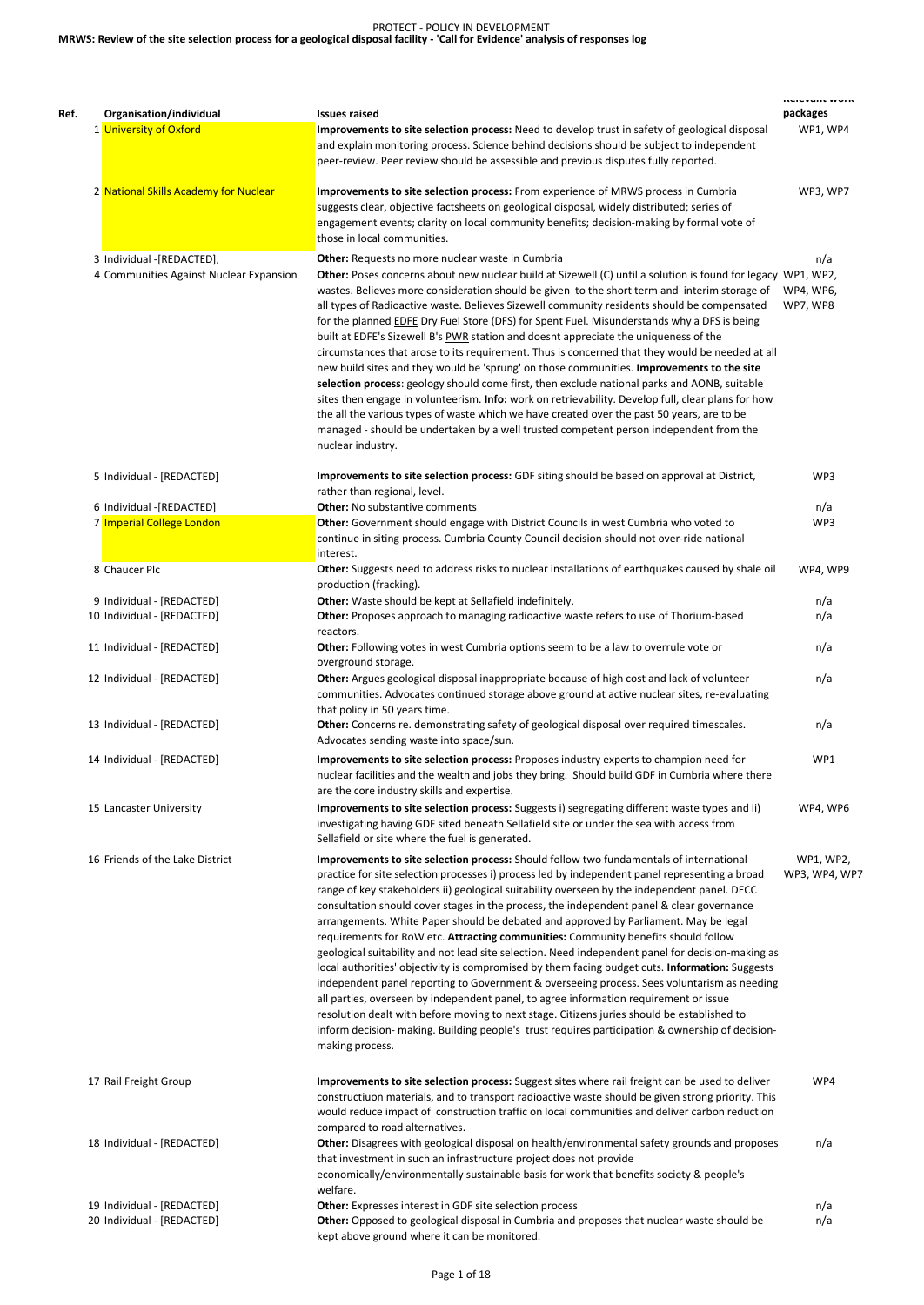| 21 Individual - [REDACTED]                               | PROTECT - POLICY IN DEVELOPMENT<br>Improvements to site selection process: Suggests geological screening of UK & omitting<br>National Parks/SSIs; explaining downside to GDF as well as offering community benefits; using<br>referendum to check local views, not telephone polls; using impartial panel to run local process.                                                                                                                                                                                                                                                                                                                                                                                                                                                                                                                                       | WP4, WP7              |
|----------------------------------------------------------|-----------------------------------------------------------------------------------------------------------------------------------------------------------------------------------------------------------------------------------------------------------------------------------------------------------------------------------------------------------------------------------------------------------------------------------------------------------------------------------------------------------------------------------------------------------------------------------------------------------------------------------------------------------------------------------------------------------------------------------------------------------------------------------------------------------------------------------------------------------------------|-----------------------|
| 22 Individual - [REDACTED]<br>23 Individual - [REDACTED] | Other: Opposed to geological disposal.<br>Improvements to site selection process: Safe geology a priority; voluntarism a flawed process<br>as it allows those who stand to gain to volunteer others; community benefits seen as bribe;<br>offers suggestions of local needs that could be addressed. Other: Sees number of local jobs<br>created by GDF as small and expresses concerns about safe management of underground<br>facility.                                                                                                                                                                                                                                                                                                                                                                                                                             | n/a<br>WP2, WP4       |
| 24 Parents Concerned About Hinkley                       | Other: Opposes geological disposal and supports indefinite on-site storage of nuclear waste.                                                                                                                                                                                                                                                                                                                                                                                                                                                                                                                                                                                                                                                                                                                                                                          | n/a                   |
| 25 Radiation Free Lakeland                               | Improvements to site selection process: Suitability of the geology of a proposed site must come<br>before voluntarism. Independent, expert evidence of suitability of geology should be subject to<br>public scrutiny. There should be no benefits used as incentive for hosting facility.                                                                                                                                                                                                                                                                                                                                                                                                                                                                                                                                                                            | WP4, WP6              |
| 26 REDACTED                                              | Improvements to site selection process: Proposes i) a paper search to identify most likely sites<br>ii) exploration of safety of most promising sites iii) a dialogue with local democracy, to gain<br>agreement of one of the sites iv) proceed to build. Argues site selection based on voluntarism<br>will not lead to site that is safest possible nationally.                                                                                                                                                                                                                                                                                                                                                                                                                                                                                                    | WP4                   |
| 27 Individual - [REDACTED]                               | Improvements to site selection process: First step of process should be establishing whether<br>geology suitable. Attracting communities: Key facts re. feasibility (especially geology), security,<br>methods of operation, democratic process with opportunity for local views to be heard & acted<br>upon should be detailed and presented upfront before asking for volunteers. Suggests<br>guarenteed RoW at all stages.                                                                                                                                                                                                                                                                                                                                                                                                                                         | WP3, WP4, WP7         |
| 28 Individual - [REDACTED]                               | Improvements to site selection process: Geology should be proven to be safe before any<br>decisions are made. Voluntarism process should be reviewed as process in west Cumbria<br>resulted in people of Cumbria having little say - views of Borough Councils not seen to represent<br>those of wider communities.                                                                                                                                                                                                                                                                                                                                                                                                                                                                                                                                                   | WP3, WP4              |
| 29 Individual - [REDACTED]                               | Improvements to site selection process: Should acknowledge radioactive waste is a national<br>issue. To implement safe geological disposal an objective, independent assessment of national<br>geology should be undertaken. Voluntarism will only work if area volunteering known to be<br>potentially geologically suitable/safe. Reflecting on MRWS process in west Cumbria, suggests<br>DECC and NDA as not trusted and proposes their possible replacement with a new statutory-<br>based body. Suggests it should be made clearer that participation in MRWS process not related<br>to investment in nuclear new build/other nuclear facilities. Opposes voluntarism including<br>National Park, SSSI, Special Areas of Conservation, RAMSAR & AONB areas. Other: Proposes<br>focus on procuring better & safer interim storage of nuclear waste at Sellafield. | WP1, WP3,<br>WP4, WP7 |
| 30 Individual - [REDACTED]                               | Endorses [REDACTED] comments - see response 29.                                                                                                                                                                                                                                                                                                                                                                                                                                                                                                                                                                                                                                                                                                                                                                                                                       | WP1, WP3,<br>WP4, WP7 |
| 31 Individual - [REDACTED]                               | Improvements to site selection process: Should idetify geologically safe sites first and then seek<br>volunteers. Other: Criticises MRWS process in Cumbria including role of Councillors in<br>contributing to and making decisions based on Partnership report; legitimacy of results from<br>MRWS questionnaire poll and Ipsos Mori telephone poll; British Energy Coast's remit re. the<br>MRWS process.                                                                                                                                                                                                                                                                                                                                                                                                                                                          | WP4                   |
| 32 Individual -[REDACTED]                                | Endorses [REDACTED] comments - see response 29.                                                                                                                                                                                                                                                                                                                                                                                                                                                                                                                                                                                                                                                                                                                                                                                                                       | WP1, WP3,<br>WP4, WP7 |
| 33 Individual - [REDACTED]                               | Endorses [REDACTED] comments - see response 29. Improvements to site selection process:<br>First step in process should be a national survey of suitable geological sites - concentrating on<br>areas where possibility of locating a suitable site is greatest. Initial survey should explude<br>National Parks, SSSIs other environmentally sensitive registered sites. Only after all suitable<br>sites have been identified and feasibility studies carried out and costed should volunteers be<br>sought. Any future public consultation process - needs to reach grass-roots public from the<br>outset. Public meetings should be held routinely at every stage where conflicting arguments can<br>be properly debated.                                                                                                                                         | WP1, WP3,<br>WP4, WP7 |
| 34 Individual -[REDACTED]                                | Endorses [REDACTED] comments - see response 29.                                                                                                                                                                                                                                                                                                                                                                                                                                                                                                                                                                                                                                                                                                                                                                                                                       | WP1, WP3,             |

|                            |                                                                                                                                                                                                                                                                                                                                                                                                                                                                                                                                                                                                                                       | WP4, WP7              |
|----------------------------|---------------------------------------------------------------------------------------------------------------------------------------------------------------------------------------------------------------------------------------------------------------------------------------------------------------------------------------------------------------------------------------------------------------------------------------------------------------------------------------------------------------------------------------------------------------------------------------------------------------------------------------|-----------------------|
| 35 Individual - [REDACTED] | Improvements to site selection process: Nuclear waste disposal is a national issue requiring<br>national debate. Site selection using geological criteria must precede local consultation. Process<br>should involve a panel of geological experts independent of BGS to ensure maximum public<br>transparency. Once suitable sites identified discussion with potential communities should follow<br>and community benefits should be made clear at outset. Upfront financial inducements are<br>more likey to persade a local community to host a disposal site than employment benefits likely<br>to accrue to future generations. | WP1, WP2,<br>WP4, WP7 |
| 36 Individual - [REDACTED] | Other: Claims Government was originally making proposal without any propoer geological<br>survey and that engineering techniques for making waste deposits safe in perpetuity do not yet<br>exist. Supports development of fast breeder reactors. Acts Government to respect its<br>commitment to localism.                                                                                                                                                                                                                                                                                                                           | n/a                   |
| 37 Individual -[REDACTED]  | Endorses [REDACTED] comments - see response 29.                                                                                                                                                                                                                                                                                                                                                                                                                                                                                                                                                                                       | WP1, WP3,<br>WP4, WP7 |
| 38 Individual - [REDACTED] | Improvements to site selection process: Seeking volunteer communities should be based on<br>[suitable] geology. Other: Claims that in Cumbria wishes of Parish and District Councils were<br>ignored and that Allerdale Borough Council went against wishes of residents of the National<br>Park.                                                                                                                                                                                                                                                                                                                                     | WP4                   |

Page 2 of 18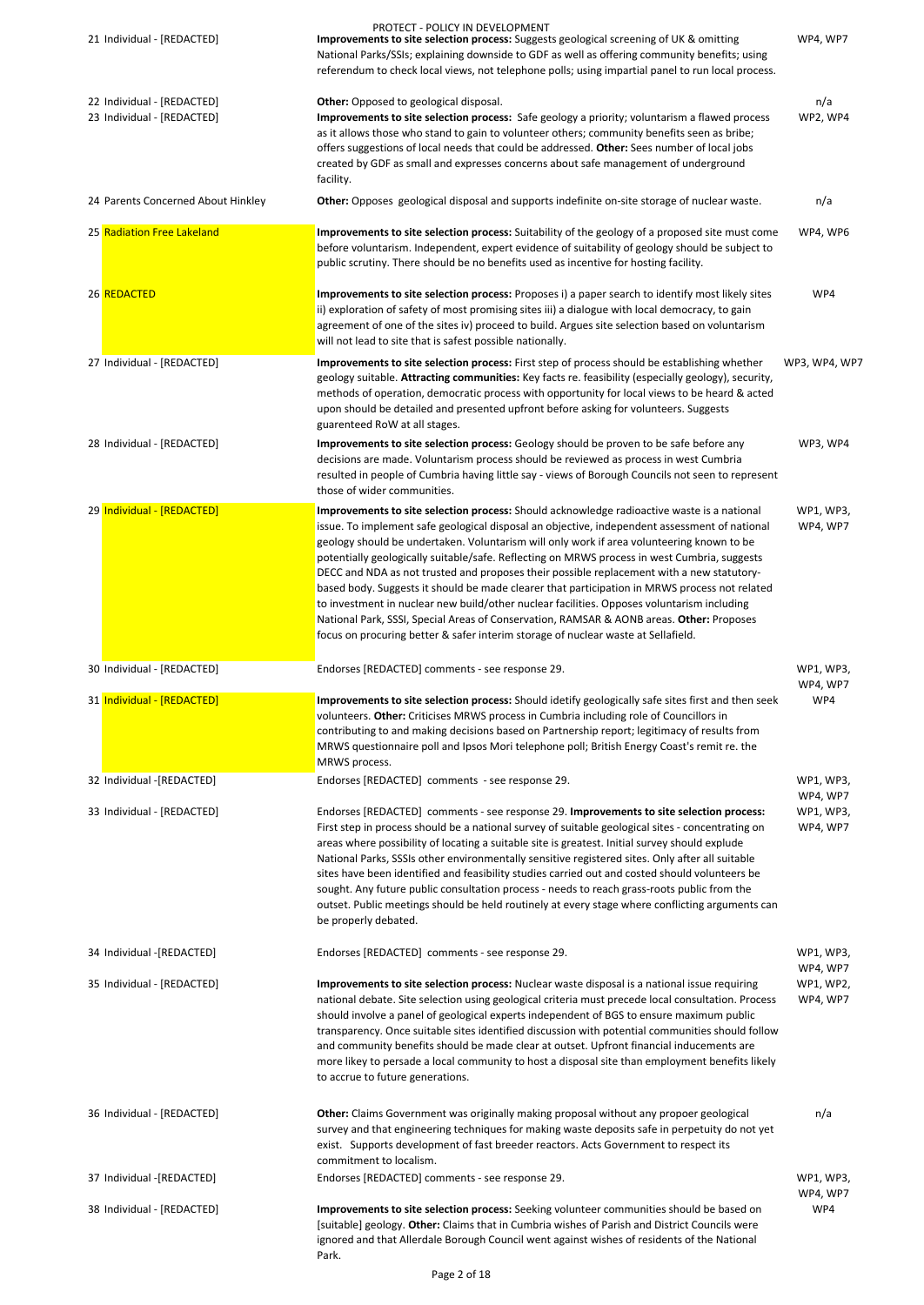| 39 Individual - [REDACTED] | PROTECT - POLICY IN DEVELOPMENT<br>Endorses [REDACTED] comments - see response 29.                                                                                                                                                                                                                                                                                                                                                                                                                                                                                                                                                                                                                                                                                                                                                                                                                                                                                                                                                                                                                                                                                                                                                                                                             | WP1, WP3,<br>WP4, WP7             |
|----------------------------|------------------------------------------------------------------------------------------------------------------------------------------------------------------------------------------------------------------------------------------------------------------------------------------------------------------------------------------------------------------------------------------------------------------------------------------------------------------------------------------------------------------------------------------------------------------------------------------------------------------------------------------------------------------------------------------------------------------------------------------------------------------------------------------------------------------------------------------------------------------------------------------------------------------------------------------------------------------------------------------------------------------------------------------------------------------------------------------------------------------------------------------------------------------------------------------------------------------------------------------------------------------------------------------------|-----------------------------------|
| 40 Individual - [REDACTED] | Improvements to the site selection process: An independent national geological survey should<br>be undertaken before seeking volunteer authorities. Other: DECC & NDA should focus on<br>procuring a safe interim storage facility for nuclear waste at Sellafield.                                                                                                                                                                                                                                                                                                                                                                                                                                                                                                                                                                                                                                                                                                                                                                                                                                                                                                                                                                                                                            | WP4                               |
| 41 Lawson Engineers Ltd    | Improvements to site selection process: Suggested process - Establish correct geology & depth<br>for a GDF and identify potential sites with the correct geology; negotiate whether favourable<br>identified sites can be used & impact on surroundings; simultaneously run public education<br>campaignto explain issues & risks; legislate to locate GDF at 'correct' site(s). Information: Lists<br>typical questions public might want answering. Other: Need to improve above-ground nuclear<br>waste storage facilities at Sellafield.                                                                                                                                                                                                                                                                                                                                                                                                                                                                                                                                                                                                                                                                                                                                                   | WP4, WP7                          |
| 42 Individual - [REDACTED] | Improvements to the site selection process: Should be a national geological survey which<br>identifies areas which are geologically suitable/safe. Proposes use of simpler, more predictive<br>geology. Other: Criticises lack of openness in discussions during west Cumbrian MRWS process.                                                                                                                                                                                                                                                                                                                                                                                                                                                                                                                                                                                                                                                                                                                                                                                                                                                                                                                                                                                                   | WP4                               |
| 43 Individual - [REDACTED] | Endorses [REDACTED] comments - see response 29.                                                                                                                                                                                                                                                                                                                                                                                                                                                                                                                                                                                                                                                                                                                                                                                                                                                                                                                                                                                                                                                                                                                                                                                                                                                | WP1, WP3,                         |
| 44 Individual - [REDACTED] | Improvements to the site selection process: Should be an independent national geological<br>survey which identifies areas which are potentially geologically suitable. Other: Refers to<br>distrust of Government's ability to find totally safe solution to storing nuclear waste<br>underground; environmental sensitivity of much of area under consideration in west Cumbria<br>and impact of proposed development on tourism/related industries; lack of legal framework for<br>RoW; criticism of Nirex process; failure in west Cumbria to engage with electorate rather than<br>politicians.                                                                                                                                                                                                                                                                                                                                                                                                                                                                                                                                                                                                                                                                                            | WP4, WP7<br>WP4                   |
| 45 Individual - [REDACTED] | Endorses [REDACTED] comments - see response 29.                                                                                                                                                                                                                                                                                                                                                                                                                                                                                                                                                                                                                                                                                                                                                                                                                                                                                                                                                                                                                                                                                                                                                                                                                                                | WP1, WP3,                         |
| 46 Westlakes Nuclear Ltd   | Improvements to site selection process: Widen invitation to industrial volunteers (i.e. access to<br>large salt deposits) and re-examine possibility of sub-seabed sites. Attracting communities:<br>Clarify 'rules of engagement' e.g design & publish a new, simple definition of 'communities';<br>make steps through voluntarism/partnership process less formulaic; strengthen withdrawal<br>process; ensure community benefits can withstand future national political/economic changes;<br>replace geological 'unsuitability test' with rounded geological appraisal; include Independent<br>review/validation of technical steps; suggests developing subsurface retrievable storage facility<br>for ILW as a way forwards that helps better understanding of science of the site & performance<br>assessment; implement additional oversight/authorisation mechanism to reassure communities<br>(as reliance on regulators to authorise appropriate developments undermined). Information:<br>Make greater use of enshrines/confirmed positions; switch to more open 'selling' tactics; for<br>potential communities there should be a full exposition early on of what the disposal scheme<br>might entail e.g. numbers of construction workers, traffic, noise, visual impact etc.) | WP4, WP7<br>WP1, WP3,<br>WP4, WP7 |
| 47 Individual - [REDACTED] | <b>Other:</b> Opposes a GDF in west Cumbria due to potential impact on Lake District                                                                                                                                                                                                                                                                                                                                                                                                                                                                                                                                                                                                                                                                                                                                                                                                                                                                                                                                                                                                                                                                                                                                                                                                           | n/a                               |
| 48 Individual - [REDACTED] | Improvements to the site selection process: Start process by eliminating areas unlikely to be<br>geologically sound & recognise National Park boundaries. Attracting communities:<br>Improvements to area/benefits must be clearer & legally binding; discussions about the<br>proposals should take place within the communities that will be affected; suggests Parish<br>Councils have better understanding than Borough politicians of local level feelings; for local<br>communities to feel involved in process of site selection, and to maintain trust, there needs to<br>be a more detailed explanation of possible outline proposals.                                                                                                                                                                                                                                                                                                                                                                                                                                                                                                                                                                                                                                                | WP2, WP3,<br>WP4, WP7             |
| 49 Individual - [REDACTED] | Improvements to site selection process: Starting point should be areas with simple relief &<br>simple geology. Information: Need to make clear & detailed information available to<br>community on what exactly is involved in construction of a GDF, impact on existing<br>infrastructures & industries, and community benefits. Other: Points to progress in geological<br>disposal in other countries being in countries that are more sparsely populated than England &                                                                                                                                                                                                                                                                                                                                                                                                                                                                                                                                                                                                                                                                                                                                                                                                                    | WP4, WP7                          |

Wales.

50 Individual - [REDACTED] **Improvements to site selection process:** Geology should be starting point of process and National Parks should be ruled out. To inform communities about the process the government should have gone door to door in the villages or written personally to the properties potentially affected. **Attracting communities:** Community benefits should involve 'life-changing' amounts of money for communities & home-owners directly affected. WP2, WP4, WP7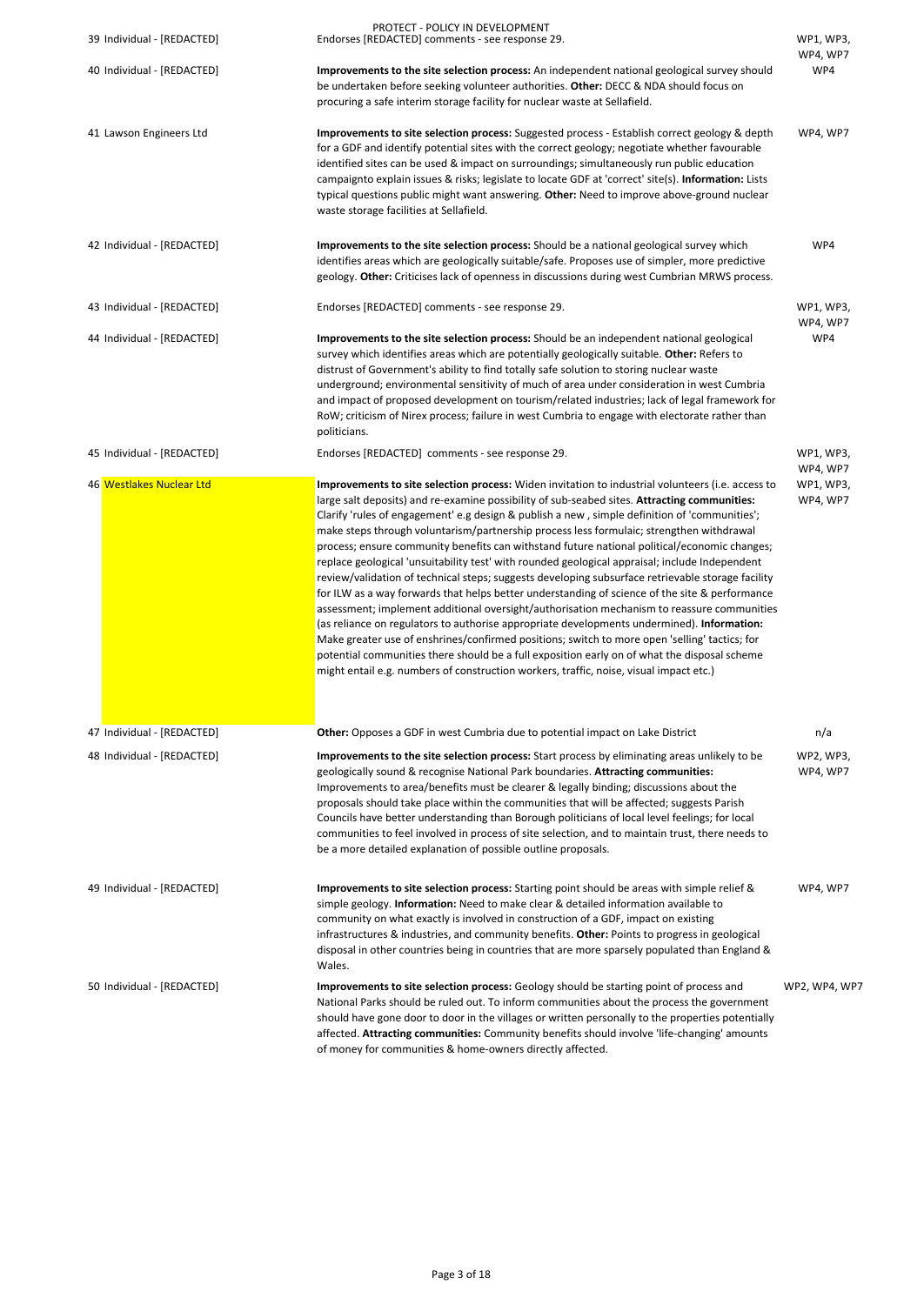|                            | PROTECT - POLICY IN DEVELOPMENT                                                                                                                                                                                                                                                                                                                                                                                                                                                                                                                                                                                                                                                                                                                                                                                                                                                                                                                                                                                                                                                                                                                                                                                                                                                                                                                                                                                                                                                                                                                                                                                                                                                                                                                                                                                                                                                                                                                                                                                                                                 |                   |
|----------------------------|-----------------------------------------------------------------------------------------------------------------------------------------------------------------------------------------------------------------------------------------------------------------------------------------------------------------------------------------------------------------------------------------------------------------------------------------------------------------------------------------------------------------------------------------------------------------------------------------------------------------------------------------------------------------------------------------------------------------------------------------------------------------------------------------------------------------------------------------------------------------------------------------------------------------------------------------------------------------------------------------------------------------------------------------------------------------------------------------------------------------------------------------------------------------------------------------------------------------------------------------------------------------------------------------------------------------------------------------------------------------------------------------------------------------------------------------------------------------------------------------------------------------------------------------------------------------------------------------------------------------------------------------------------------------------------------------------------------------------------------------------------------------------------------------------------------------------------------------------------------------------------------------------------------------------------------------------------------------------------------------------------------------------------------------------------------------|-------------------|
| 51 ARUP                    | Improvements to the site selection process: From outset should develop strong, compelling<br>vision that demonstrates advantages to any potential host community of hosting a GDF. The<br>detailed evaluation should also be frank re. potential disadvantages to maintain credibility -<br>establishing this balance is critical. People's concerns must be addressed and benefits must be<br>clear. Currently early stage of MRWS process relies on community champions/local politicians<br>engaging in discussions and registering an Expression of Interest at a stage when they have<br>insuffcient non-generic evaluation of benefits. Disadvantages associated with hosting a GDF can<br>be better articulated at this stage. Later in process benefits are more tangible. Early imbalance<br>means little political incentive to defend the dis-benefit. To deliver a local, specific, objective,<br>balanced vision for GDF, for approximately 15 objectively selected district-sized areas could<br>create impartial evaluation pack. These would provide basis for early stakeholder briefing -<br>articulating likely local community advantages while outling associated risks/disadvantages.<br>Attracting communities: Briefing Packs would be grounded in the issues & realities of the<br>district to which they relate and could be discussed with general public, potential local<br>champions & potential members of a Decision Making Body (DMB) and support submission of<br>an Expression of Interest. Also suggests engaging with Local Enterprise Partnerships and having<br>champions who are politically non-aligned. Important that DMB democratically robust &<br>representative of the local community & longer term public policy priorities. To develop public<br>trust messages about nuclear waste should be impartial, properly scientific and ideally<br>conveyed by impartial, trusted authorities. Also need deeper understanding of stakeholder<br>concerns to ensure messages in right languasge reach right audience. | WP1, WP4, WP7     |
| 52 Individual - [REDACTED] | Improvements to site selection process: From experience of MRWS process in Cumbria<br>absolute certainty of a veto & opportunity to withdraw from process at any stage, enshrined in<br>primary legislation were vital; as was the guarentee of a considerable economic package (i.e.<br>legislated Sovereign Wealth Fund). Highlights need to ensure a local authority has backing of its<br>people before commiting a becoming a waste site community - suggests referendum for<br>decision on whether to host a facility. Other: Claims Government's approach of engaging<br>community first then checking geology created vacuum on geological information filled by<br>others. In west Cumbria proposes storage for existing waste in near-surface facilities. Sees a<br>greater role for County Council, as statutory Strategic Waste Authority, on matters relating to<br>the treatment of nuclear waste within the county.                                                                                                                                                                                                                                                                                                                                                                                                                                                                                                                                                                                                                                                                                                                                                                                                                                                                                                                                                                                                                                                                                                                              | WP2, WP3,<br>WP4, |
| 53 Individual - [REDACTED] | Improvements to site selection process: Wrong to seek volunteer community before identifying<br>geologically adequate sites. Attracting communities: In west Cumbria Government did not<br>articulate advantages would accrue to local communities hosting a GDF so local authorities<br>could do nothing to convince their residents. Other: suggests assessment of MoD sites (i.e.<br>large unpopuayed areas) as potential sites for a GDF.                                                                                                                                                                                                                                                                                                                                                                                                                                                                                                                                                                                                                                                                                                                                                                                                                                                                                                                                                                                                                                                                                                                                                                                                                                                                                                                                                                                                                                                                                                                                                                                                                   | WP4, WP7          |
| 54 CPRE North Yorkshire    | Improvements to site selection process: Ensure those consulted/voting in process have the<br>right knowledge and ensure limited input from those not directly involved. Other: Ensure all<br>involved have background knowledge about i) cost of nuclear power compared with other forms<br>of generation, ii) amount of radioactivity generated by nuclear power compared with<br>background radiation from local rocks, altitude, airline flights; iii) effects of alternative energy<br>sources on CO <sub>2</sub> ; iv) land required for renewable energy etc.                                                                                                                                                                                                                                                                                                                                                                                                                                                                                                                                                                                                                                                                                                                                                                                                                                                                                                                                                                                                                                                                                                                                                                                                                                                                                                                                                                                                                                                                                             | WP3, WP7          |
| 55 Individual - [REDACTED] | Endorses [REDACTED] comments - see response 29. Improvements to site selection process:<br>First step in process should be a national survey of suitable geological sites. Long-term safety<br>needs to be seen as the priority, not short-term economic benefits. Other: Claims Government<br>ignored geological case put against siting a GDF in west Cumbria.                                                                                                                                                                                                                                                                                                                                                                                                                                                                                                                                                                                                                                                                                                                                                                                                                                                                                                                                                                                                                                                                                                                                                                                                                                                                                                                                                                                                                                                                                                                                                                                                                                                                                                | WP4               |
| 56 Individual - [REDACTED] | Endorses comments from [REDACTED] (see response 29) and Friends of the Lake District (see<br>response 16). Improvements to site selection process: Need independent national geological<br>survey before seeking volunteer communities. Safety risks to any host community should be<br>fully explained/compensated for. Response to such risks depends on factors such as culture and<br>nearness of subject populations - so what is acceptable in underpopuated Sweden/Finland may<br>not be acceptable by consent in UK. Other: Supports procuring a safe interim storage facility for<br>nuclear waste at Sellafield.                                                                                                                                                                                                                                                                                                                                                                                                                                                                                                                                                                                                                                                                                                                                                                                                                                                                                                                                                                                                                                                                                                                                                                                                                                                                                                                                                                                                                                      | WP4, WP7          |

| 57 Individual - [REDACTED] | Other: Opposes a GDF in west Cumbria due to unsuitable geology and impact on tourism.                                                                                                                                                                                                                                                                                 | n/a                   |
|----------------------------|-----------------------------------------------------------------------------------------------------------------------------------------------------------------------------------------------------------------------------------------------------------------------------------------------------------------------------------------------------------------------|-----------------------|
| 58 Individual - [REDACTED] | Improvements to site selection process: Advocates a thorough national investigation to<br>identify sites secure in long term. (Claims that in west Cumbria residents felt they were being<br>made to accept GDF with little concern for long-term environmental safety or shorter term<br>environmental damage.) Other: Supports investment in storage at Sellafield. | WP4                   |
| 59 Individual - [REDACTED] | Endorses comments from [REDACTED] - see response 29.                                                                                                                                                                                                                                                                                                                  | WP1, WP3,<br>WP4, WP7 |
| 60 Individual - [REDACTED] | Improvements to the site selection process: National Parks should be removed from any future<br>consultation for a GDF. After that, geology, rather than 'ignorant volunteerism', should be the<br>determining factor.                                                                                                                                                | WP4                   |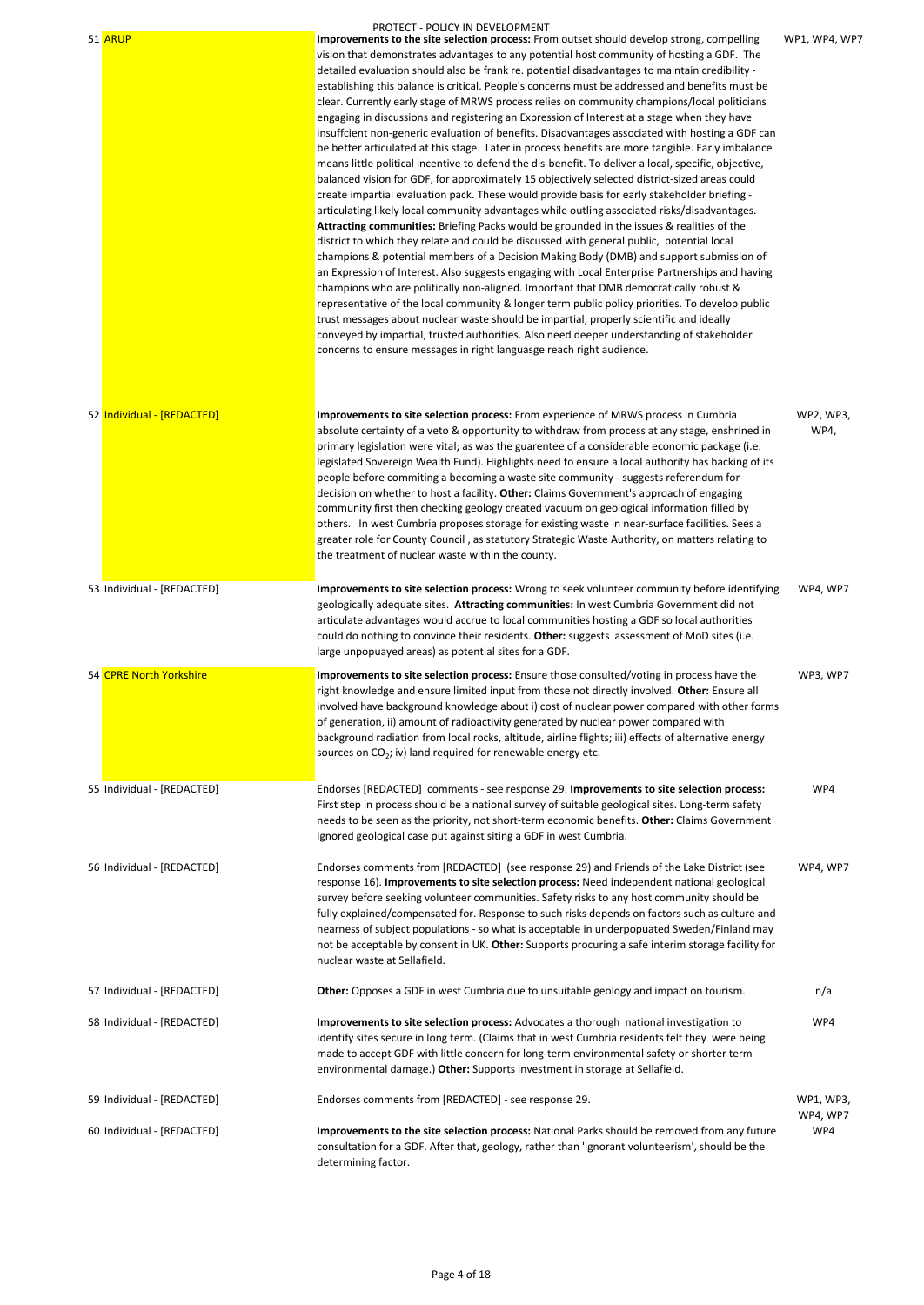| 61 Individual - [REDACTED]           | <b>PROTECT - POLICY IN DEVELOPMENT</b><br>Improvements to the site selection process: supports points made by Friends of the Lake<br>District (see response 16). Suggests scientific work should be carried out before community<br>engagement as well as full involvement of county, town and parish councils. Suggests numerical<br>targets for criteria such as speed, volume and predicability of water-flow, data on direction,<br>return time and chemical properties of the soil etc. All such information should be published &<br>widely available plus peer reviewed if necessary. Suggests that most prominent critics of<br>repositories should be involved and a representative from the judiciary.                                                                                                                                                                                                                                                                                                                                                                                                                                                                                                                                                                                                                  | WP3, WP4, WP7          |
|--------------------------------------|-----------------------------------------------------------------------------------------------------------------------------------------------------------------------------------------------------------------------------------------------------------------------------------------------------------------------------------------------------------------------------------------------------------------------------------------------------------------------------------------------------------------------------------------------------------------------------------------------------------------------------------------------------------------------------------------------------------------------------------------------------------------------------------------------------------------------------------------------------------------------------------------------------------------------------------------------------------------------------------------------------------------------------------------------------------------------------------------------------------------------------------------------------------------------------------------------------------------------------------------------------------------------------------------------------------------------------------|------------------------|
| 62 Individual - [REDACTED]           | Other: Concerned about safety of geology and flooding. Perceived lack of community support<br>from Sellafield.                                                                                                                                                                                                                                                                                                                                                                                                                                                                                                                                                                                                                                                                                                                                                                                                                                                                                                                                                                                                                                                                                                                                                                                                                    | n/a                    |
| 63 Individual -[REDACTED]            | Improvements to the site selection process: Generally supportive of MRWS team and CoRWM<br>approach to siting review. Suggests that public at large are suspicious and fearful of nuclear<br>power / waste but that nuclear communities are more comfortable with the discussions.<br>Suggests more proactive approach to the process.                                                                                                                                                                                                                                                                                                                                                                                                                                                                                                                                                                                                                                                                                                                                                                                                                                                                                                                                                                                            | <b>WP1, WP7</b>        |
| 64 Individual - [REDACTED]           |                                                                                                                                                                                                                                                                                                                                                                                                                                                                                                                                                                                                                                                                                                                                                                                                                                                                                                                                                                                                                                                                                                                                                                                                                                                                                                                                   | WP1, WP3,              |
|                                      | Improvements to the site selection process: Supports geological disposal. More proactive role<br>for RWMD and NDA. Information provided to Cumbria County Council to inform decision was<br>imbalanced (NDA vs opposition groups). RWMD should be able to challenge information<br>provided by other groups and individuals. Suggests distance geological disposal from political<br>cycle as far as possible & that a cross-party agreement would be useful. Suggests GDF is a<br>nationally important infrastructure project and should be treated as such.                                                                                                                                                                                                                                                                                                                                                                                                                                                                                                                                                                                                                                                                                                                                                                     | WP4, WP7               |
| 65 Churches Together in Cumbria      |                                                                                                                                                                                                                                                                                                                                                                                                                                                                                                                                                                                                                                                                                                                                                                                                                                                                                                                                                                                                                                                                                                                                                                                                                                                                                                                                   | WP2, WP4               |
|                                      | Improvements to the site selection process: Support geological disposal. Safety should come<br>first. Geology in a volunteer community should be compared against geology elsewhere in the<br>country. Geology should be sought that is seismically stable, provable to be water impermeable,<br>can be engineered to prevent water penetration, deep enough to exclude possible future glacial<br>disturbance and immune from terrorist activity at the surface, makes monitoring and<br>retrievability possible. Geological screening should be carried out across all potentially<br>promising areas of England before any decision is taken. Welcome community benefits package<br>including improvements to enhance local communications.                                                                                                                                                                                                                                                                                                                                                                                                                                                                                                                                                                                    |                        |
| 66 Individual - [REDACTED]           | Endorses [REDACTED]comments - see response 29.                                                                                                                                                                                                                                                                                                                                                                                                                                                                                                                                                                                                                                                                                                                                                                                                                                                                                                                                                                                                                                                                                                                                                                                                                                                                                    | WP1, WP3,<br>WP4, WP7  |
| 67 Individual - [REDACTED]           | Improvements to the site selection process: Remind local councillors of their obligations to the<br>party rule book and their Government (they are obliged to give way to what their party wants at<br>a national level). Allow enough space before the next elections for councillors to debate the<br>topic locally, whilst being effectively engaged and assured of the inherent safety of a GDF. Local<br>broadcast media should be engaged early and followed up in the local press to get a wide<br>hearing across a community.                                                                                                                                                                                                                                                                                                                                                                                                                                                                                                                                                                                                                                                                                                                                                                                             | WP1, WP3, WP7          |
| 68 Solway Plain Against Nuclear Dump |                                                                                                                                                                                                                                                                                                                                                                                                                                                                                                                                                                                                                                                                                                                                                                                                                                                                                                                                                                                                                                                                                                                                                                                                                                                                                                                                   | WP2, WP3,              |
|                                      | Improvements to the site selection process: Geological suitability and environmental sensitivity<br>should be considered before seeking expressions of interest from potentially suitable<br>communities. DECC should not pressure communities or councils to make decisions.<br>Voluntarism means having the right to say no. If an environmentally sensitive site is selected<br>within a volunteer community, the law requires that all other unprotected sites in the UK are<br>ruled out before a protected site can be considered. Protected sites must be ruled out of the<br>process by law. DECC / NDA need to distance themselves from Nirex legacy. Any councillors<br>directly involved with MRWS should be excluded from voting on the matter. Town and parish<br>councils should have the option to withdraw from the site selection process at any time. Right<br>of Withdrawal should be enshrined within law. A benefits package should be drawn up in the<br>form of a sovereign wealth fund and be sufficient to provide a substantial improvement to the<br>wider area for the full life of the waste. Opposition groups should receive funding to allow them<br>to obtain scientific and legal advice from experts throughout the process. Other: Secure interim<br>storage should be pursued at Sellafield. | WP4, WP5,<br>WP7, WP10 |
| 69 Berkeley (Harwell) SSG            | Improvements to the site selection process: Identify areas with suitable geology first and then<br>ask the communities to volunteer. Other: Illogical to consider an area away from Sellafield who<br>has the highest volume of the highest level waste - grave risk to public safety to move it to other<br>areas. Other: Cumbria has the best skilled workforce to deal with waste and<br>packaging/processing of this material. They would have to be relocated away from the area if<br>Cumbria was not selected and the impact of the loss of such a skilled workforce on the local                                                                                                                                                                                                                                                                                                                                                                                                                                                                                                                                                                                                                                                                                                                                          | WP2, WP4,<br>WP7       |

community would be significant. **Attracting communities:** The benefits of having a GDF should be more clearly explained.

70 Individual - [REDACTED] **Improvements to the site selection process:** Volunteerism should be preceded by an identification of suitable sights based upon sound geological information. This should be in the WP4, WP7, form of a national assessment of geological data so that all safe potential sites can be identified. WP10 It should include Wales and Scotland, as well as England. Environmentally protected areas such as national parks, AONB and SSSI should be excluded from this process. Part of the selection process would be to identify the level of voluntarism that existed in a community. It is not enough for local authority politicians to volunteer their community. Parish councils need to be consulted as do representative groups from other interest in the community; business groups, tourism bodies, etc. This process must be widely publicised at the outset. Engagement has to be immediate and short, not a self-defeating long drawn out process. **Attracting communities:** The benefits package should be stated upfront and guaranteed by legislation against withdrawal by future governments. If more than one community is identified out of this process then a further process would have to be designed to differentiate one 'bid' from another. This might be a reverse auction WP2, WP3,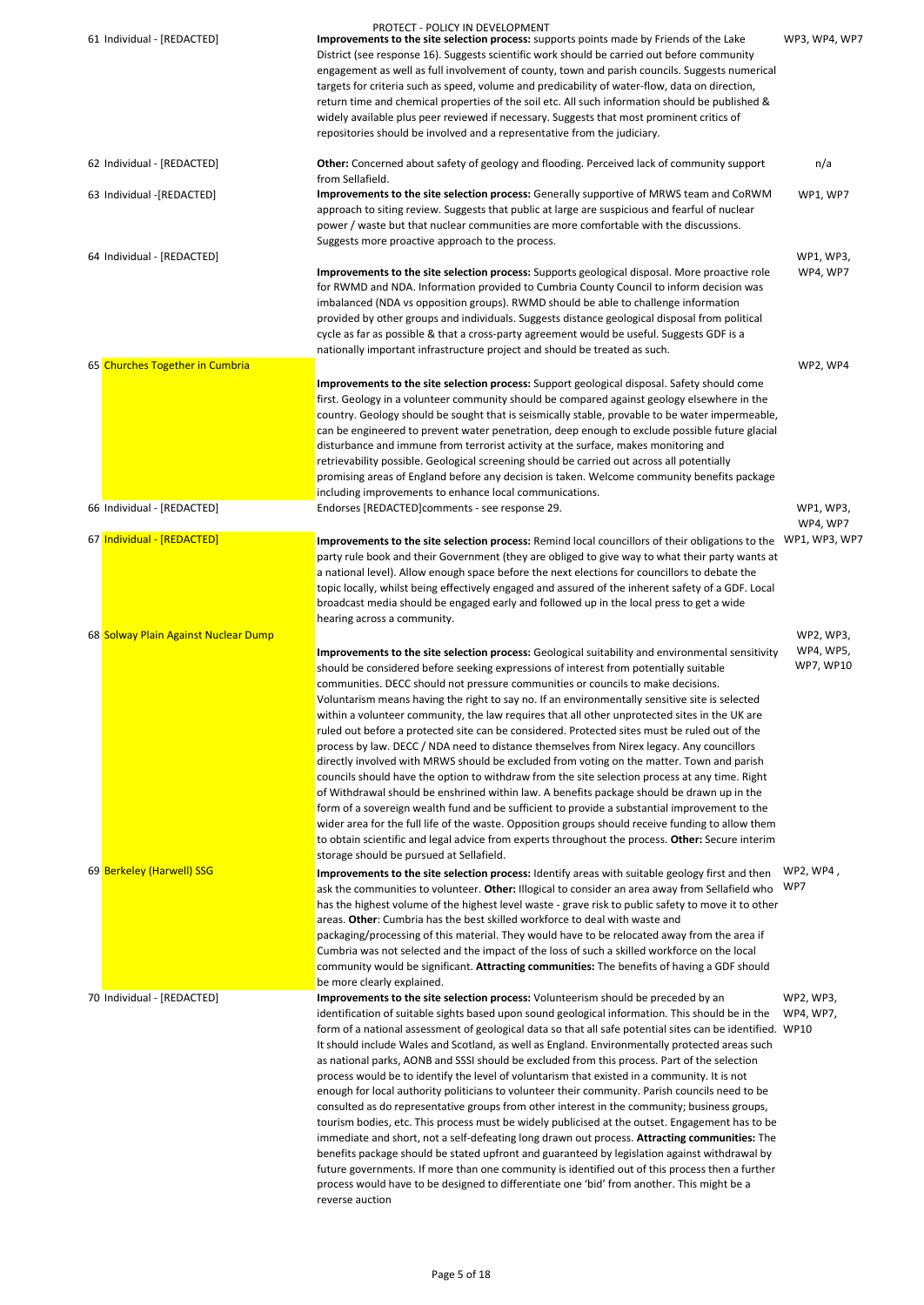|                            | PROTECT - POLICY IN DEVELOPMENT                                                                                                                                                                                                                                                                                                                                                                                                                                                                                                                                                                                                                                                                                                                                                                                                                                                                                                                                                                                                                                                                                                                                                                                                                                                                               |                         |
|----------------------------|---------------------------------------------------------------------------------------------------------------------------------------------------------------------------------------------------------------------------------------------------------------------------------------------------------------------------------------------------------------------------------------------------------------------------------------------------------------------------------------------------------------------------------------------------------------------------------------------------------------------------------------------------------------------------------------------------------------------------------------------------------------------------------------------------------------------------------------------------------------------------------------------------------------------------------------------------------------------------------------------------------------------------------------------------------------------------------------------------------------------------------------------------------------------------------------------------------------------------------------------------------------------------------------------------------------|-------------------------|
| 71 Individual - [REDACTED] |                                                                                                                                                                                                                                                                                                                                                                                                                                                                                                                                                                                                                                                                                                                                                                                                                                                                                                                                                                                                                                                                                                                                                                                                                                                                                                               | WP4, WP7                |
|                            | Improvements to the site selection process: Process should start with geological screening<br>using international criteria. Communities with best geology should then be approached to<br>discuss volunteering. Environmentally sensitive areas should be excluded. Other: Supports                                                                                                                                                                                                                                                                                                                                                                                                                                                                                                                                                                                                                                                                                                                                                                                                                                                                                                                                                                                                                           |                         |
| 72 Individual - [REDACTED] | geological disposal and recognises link to new nuclear power generation.<br>Improvements to the site selection process: Of the opinion that another round of voluntarism<br>will not be successful. Other: Suggests using offshore pipelines to store / dispose of waste<br>canisters under the Atlantic.                                                                                                                                                                                                                                                                                                                                                                                                                                                                                                                                                                                                                                                                                                                                                                                                                                                                                                                                                                                                     | WP7                     |
| 73 Individual -[REDACTED]  |                                                                                                                                                                                                                                                                                                                                                                                                                                                                                                                                                                                                                                                                                                                                                                                                                                                                                                                                                                                                                                                                                                                                                                                                                                                                                                               | WP2, WP3,               |
|                            |                                                                                                                                                                                                                                                                                                                                                                                                                                                                                                                                                                                                                                                                                                                                                                                                                                                                                                                                                                                                                                                                                                                                                                                                                                                                                                               | WP4, WP6, WP7           |
|                            | Improvements to the site selection process: Suggests carrying out a desk-based assessment<br>(perhaps supplemented with geophysics) of geology earlier in the process using BGS as a neutral<br>and trusted party. Suggests that there should be multiple Decision about Participation<br>throughout the process rather than a 'cliff-edge' Decision to Participate to put a positive<br>emphasis on the decisions. Highlights need for Government to clearly set out lines of<br>accountability in the process. Wants greater clarity on community benefits, both direct and                                                                                                                                                                                                                                                                                                                                                                                                                                                                                                                                                                                                                                                                                                                                 |                         |
|                            | indirect. Supports the idea of reports assessing the potential socio-economic impacts of a GDF in<br>a host community. Supports the positioning on GDF as a 'prize' to be pround of hosting.<br>Previous attempts to attract communities have been overshadowed by events in Cumbria so we<br>should not be dissuaded from trying again. Suggests approaching nuclear communities. Suggests                                                                                                                                                                                                                                                                                                                                                                                                                                                                                                                                                                                                                                                                                                                                                                                                                                                                                                                   |                         |
|                            | the production of area-specific GDF safety assessments and Environmental Impact Assessments<br>earlier in the process. Suggests increased clarity on inventory for disposal and how / when a<br>community would be consulted on inventory decisions for a GDF in their area. Comments on the<br>need for a clear 'go-to' website on geological disposal and integrate website strategies with<br>other involved organisations. Other: Suggests that construction should not begin immediately<br>after the end of Stage 5 but that (due to uncertainty) underground investigations, including<br>R&D, should take place to confirm suitability of site. Final community Decision about<br>Participation would be at the end of underground investigations. Suggests need to consider                                                                                                                                                                                                                                                                                                                                                                                                                                                                                                                          |                         |
|                            | innovative ways of financing geological disposal.                                                                                                                                                                                                                                                                                                                                                                                                                                                                                                                                                                                                                                                                                                                                                                                                                                                                                                                                                                                                                                                                                                                                                                                                                                                             |                         |
| 74 Individual - [REDACTED] |                                                                                                                                                                                                                                                                                                                                                                                                                                                                                                                                                                                                                                                                                                                                                                                                                                                                                                                                                                                                                                                                                                                                                                                                                                                                                                               |                         |
| 75 Individual - [REDACTED] | Other: Opposed to geological disposal in Cumbria based on information from Prof. Hazeldine &<br>Smythe, perceived damage to infrastructure, tourist industry and negative opinion of Sellafield<br>safety record. Perception that Government are not interested in wellbeing of Cumbria.<br>Improvements to the site selection process: Suggests geological study prior to asking for<br>volunteer communities and cites international experience. Those leading the process must be as                                                                                                                                                                                                                                                                                                                                                                                                                                                                                                                                                                                                                                                                                                                                                                                                                       | WP1, WP3, WP4           |
|                            | independent as possible. Environmentally sensitive areas (SSSIs, SACS etc) should be excluded<br>from siting studies. Parish councils should be able to exclude themselves from the process.<br>Conditions of Right of Withdrawal must be clear, legally binding and apply at all levels from<br>parish to county. Other: Suggests a review to confirm that geological disposal is still the most<br>appropriate option.                                                                                                                                                                                                                                                                                                                                                                                                                                                                                                                                                                                                                                                                                                                                                                                                                                                                                      |                         |
| 76 Individual - [REDACTED] |                                                                                                                                                                                                                                                                                                                                                                                                                                                                                                                                                                                                                                                                                                                                                                                                                                                                                                                                                                                                                                                                                                                                                                                                                                                                                                               | WP2, WP3,               |
|                            | Improvements to the site selection process: Decide whether volunteerism principle should<br>continue to be pursued. Invitations to participate in the process should be targetted on those<br>areas (nationally) judged to be capable of providing a suitable host geology. Narrow down areas<br>based on logistical suitability given current and future locations of GDF destined wastes.<br>Planning: Then either 1) seek conventional planning permission for construction of exploratory<br>boreholes, areas found geologically suitable then approached to ascertain if they are willing, 2)<br>progress both the preliminary site investigation works and the construction of a GDF on the<br>eventually chosen site in the usual way using the current planning legislation. In the event of the<br>rejection of the planning application for either preliminary works or for the actual construction<br>of a GDF at the local level, an appeal to the Planning Inspectorate and ultimately to the<br>Secretary of State could be used to decide whether the project should go ahead. The argument<br>for handling the GDF project through the conventional planning process is that the footprint on<br>the surface and the employment levels provided are likely to be comparable to those of a new | WP4, WP5,<br>WP10, WP11 |
|                            | factory, and that therefore securing planning consent ought to be treated in exactly the same<br>way as a planning application for a new factory. In the normal planning application process<br>there is little or no role for a Community Siting Partnership as each step is part of a well-<br>established formal process, or 3) progress the scheme under the Planning Act 2008 as a<br>Nationally Significant Infrastructure Project (NSIP) which might require a re-examination of<br>National Policy Statements and/or the definition of a Hazardous Waste Facility (see Sections 5                                                                                                                                                                                                                                                                                                                                                                                                                                                                                                                                                                                                                                                                                                                     |                         |

and 30 of the Planning Act, respectively). Considering whether the planning laws should be changed to shift the planning lead from County to Borough, i.e. to a more local level. **Drafting:**  Guidance in Annex C of the MRWS White Paper on Community Siting Partnerships left the process open to veto by too wide a community. **Attracting communities:** Publish details of the benefits package explaining costs and benefits of participating in MRWS. However, It should not be necessary to 'bribe' a community to accept a development of this kind. Concentrate on the usual planning considerations of environmental impact, job creation, etc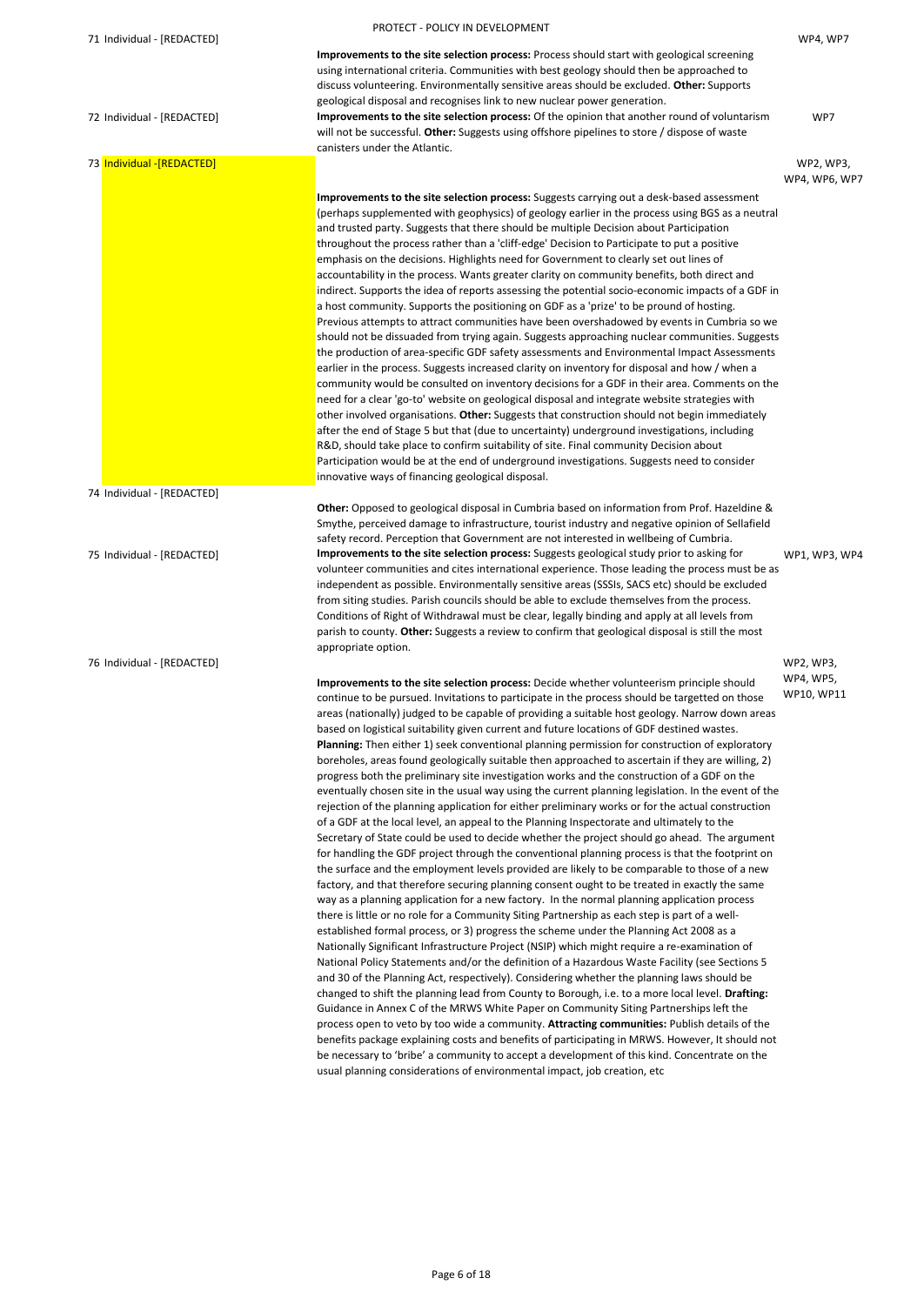| 77 Individual - [REDACTED]                          |                                                                                                                                                                                                                                                                                                                                                                                                                                                                                                                                                                                                                                                                                                                                                                                                                                                                                                                                                                                                                                                                                                                                                                                                                                                                                                                                                                                                                                                                                                                                                                                                                       | WP1, WP2,<br>WP3, WP4,        |
|-----------------------------------------------------|-----------------------------------------------------------------------------------------------------------------------------------------------------------------------------------------------------------------------------------------------------------------------------------------------------------------------------------------------------------------------------------------------------------------------------------------------------------------------------------------------------------------------------------------------------------------------------------------------------------------------------------------------------------------------------------------------------------------------------------------------------------------------------------------------------------------------------------------------------------------------------------------------------------------------------------------------------------------------------------------------------------------------------------------------------------------------------------------------------------------------------------------------------------------------------------------------------------------------------------------------------------------------------------------------------------------------------------------------------------------------------------------------------------------------------------------------------------------------------------------------------------------------------------------------------------------------------------------------------------------------|-------------------------------|
|                                                     | Improvements to the site selection process: The very first step of MRWS should be to conduct<br>an independent and detailed national survey of the geology to highlight the most geologically<br>suitable areas in the whole of the UK for a GDF. MRWS should only seek expressions of interest<br>from areas which are both geologically suitable and not environmentally sensitive.<br>Other: Lack of public trust in MRWS a lot of those involved in MRWS have history with NIREX.<br>Decision-making: Any future process should be transparent and fair. All votes must go to full<br>council to help prevent the culture of grooming senior councillors. MRWS must allow towns or<br>parishes to exclude themselves from consideration at any time for any reason. Legislative: The<br>Right of Withdrawal must be enshrined in law.<br>Attracting communities: A benefits package must be specified and sufficient to provide a<br>substantial improvement to the wider area for the full life of the waste. Other: There is an<br>urgent need for secure interim storage on the Sellafield site to remove the intolerable risk<br>identified by the NAO                                                                                                                                                                                                                                                                                                                                                                                                                                                        | <b>WP10</b>                   |
| 78 Moresby Parish Council                           | Improvements to the site selection process: Any future call for volunteers must be after BGS<br>has screened the country and probably in greater detail than was the case in West Cumbria.<br>Draft a clear statement of the geological requirements of a GDF in terms which are independent<br>of the rock type and are clear and unambiguous such as the volume of the formation, the<br>permeability, distances to other features (water courses, valuable minerals). Such a<br>specification would ensure that when a site is under discussion, the suitability could be clearly<br>demonstrated by reference to the specification. This has clear benefits in removing the<br>suggestion that a site has been selected and then the geological conditions of the site then<br>declared suitable because it is convenient and no other site has volunteered. Decision-making:<br>Much closer adherence to 6.18 of White Paper both by the local authority and central<br>government. Clear independent leadership of any group however formed that undertakes the<br>work in moving to a decision to participate. Acceptance that even when an expression of<br>interest is made for a certain area it does not follow that a decision to participate need be made<br>for the whole of that area. Attracting communities: The community benefits that were to be<br>part of the package should have been seen as one part of a massive economic development<br>plan (including the West Cumbria Britain's Energy Coast) with extensive benefits. Legislative:<br>Enshrine the right of withdrawal in legislation. | WP2, WP3,<br><b>WP4, WP10</b> |
| 79 Individual - [REDACTED]                          | Improvements to the site selection process: Government should consider placing the GDF 1)<br>near a nuclear power station, 2) under the sea, 3) into old oil or gas wells or 4) on an<br>uninhabited island such as Rockall 320km from outer hebrides which would remove the need to<br>consult local people.                                                                                                                                                                                                                                                                                                                                                                                                                                                                                                                                                                                                                                                                                                                                                                                                                                                                                                                                                                                                                                                                                                                                                                                                                                                                                                         | WP4                           |
| 80 Individual - [REDACTED]                          | Improvements to the site selection process: The process should begin with the technical<br>assessment of potential candidate sites nationally based on suitability of geology. A hierarchy of WP4, WP7,<br>technically preferred locations should be generated, and this should form the basis of any<br>subsequent public consultation processes. SHE & Communications: MRWS was progressed in<br>conference rooms and working groups, and understood from those perspectives, but when the<br>public i.e. 'the community' first truly engaged in debate it was in the village halls, streets, pubs,<br>shops and local media of West Cumbria where DECC/NDA had no presence; no control.<br>Attracting communities: MRWS process applied in West Cumbria conflated 'local authorities'<br>with 'communities' and therefore Government was in dialogue with proxies for communities<br>rather than communities themselves. There is the political potential for the larger population to<br>chase community benefits whilst dumping the disbenefits onto a minority community, and<br>therefore community engagement must be direct and not indirect. DECC/NDA got community<br>engagement wrong. Legislation: A statutory Right of Withdrawal (RoW) to be invoked by the<br>actual potential host communities and not by their proxies would help alleviate some of these<br>issues.                                                                                                                                                                                                                                | WP1, WP3,<br><b>WP8, WP10</b> |
| 81                                                  | Other: SEPA have no specific comments at this time but wish to be kept informed of any                                                                                                                                                                                                                                                                                                                                                                                                                                                                                                                                                                                                                                                                                                                                                                                                                                                                                                                                                                                                                                                                                                                                                                                                                                                                                                                                                                                                                                                                                                                                |                               |
| <b>Scottish Environment Protection Agency</b><br>82 | developments in the process<br>Improvements to the site selection process: A geological survey should be carried out at the<br>start of the process and should lead into the voluntarism process. Geologically unsuitable areas                                                                                                                                                                                                                                                                                                                                                                                                                                                                                                                                                                                                                                                                                                                                                                                                                                                                                                                                                                                                                                                                                                                                                                                                                                                                                                                                                                                       | n/a                           |

**Improvements to the site selection process:** Prerequisite should be geological suitability of an area rather than willingness to volunteer. **Other:** Research into radiation risks to the Cumbrian environment, biodiversity and human health should be carried out by independent scientists before the community volunteers. WP4

should not be able to enter the process. Financial and other benefits should be clearly identified

83

# Radiation Free Lakeland

84

Individual - [REDACTED] 85

**Improvements to the site selection process:** Suitable geology should come before asking for volunteer communities (cites international experience). **Other:** Distrusting of NDA and MRWS Partnership. More compelled by information provided by opposition groups than that provided by NDA. WP4

Individual - [REDACTED]

and legally protected. National parks should be excluded. WP2, WP3, WP4

**Improvements to the site selection process:** Nationwide geological assessment of suitability should be undertaken and only volunteers accepted from potentially suitable areas. Not enough information provided in Cumbria about potential job creation, negative impacts to tourism etc. Not enough communication within Local Government. Questions in public meetings were not always answered. Lack of clarity about nature or volume of waste to be disposed of in a GDF. Absence of a 'plan B' was a cause for concern to community, making them feel as though HLW would be disposed of in Cumbria regardless of its suitability. WP2, WP4, WP6, WP7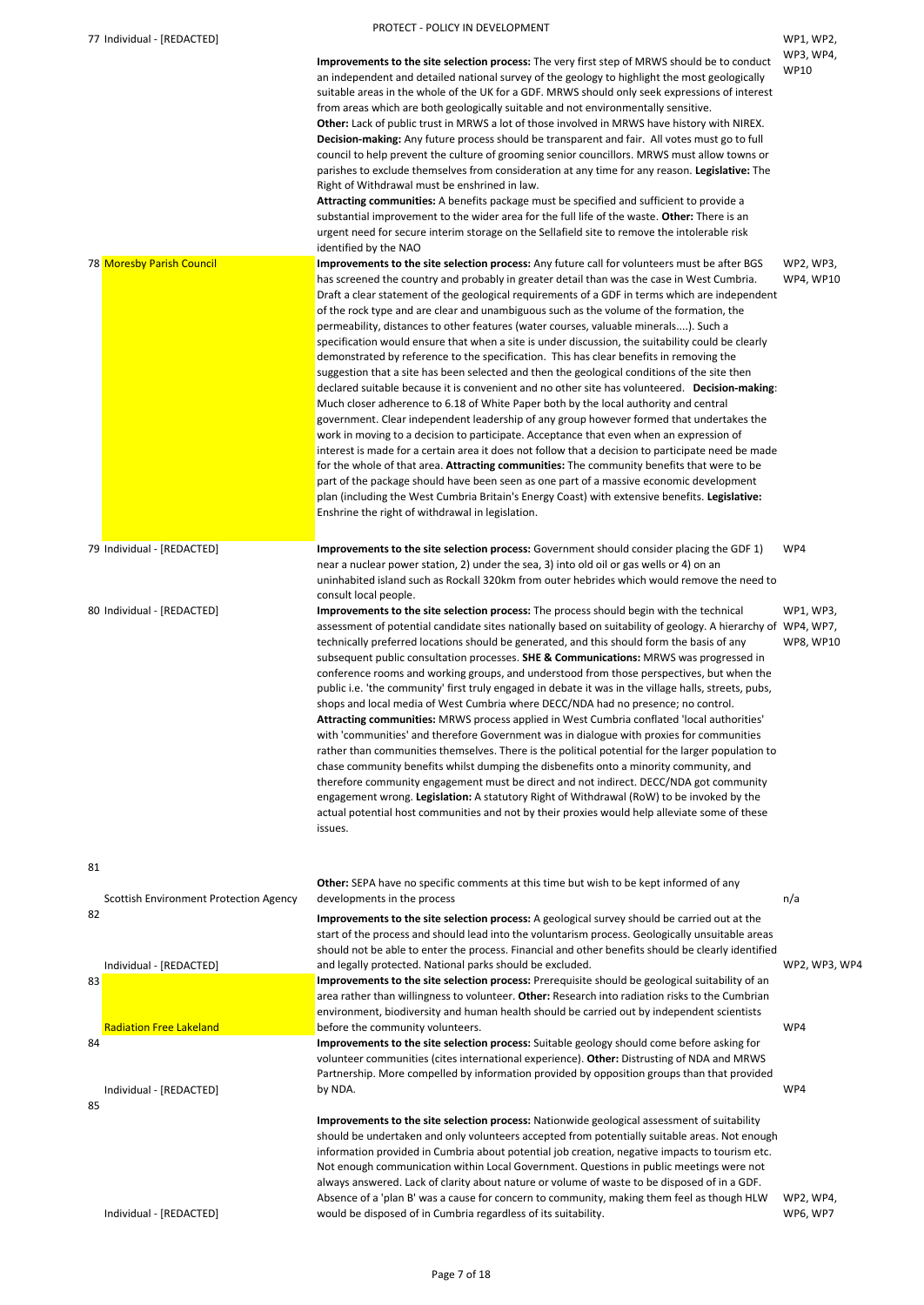|    | 86 Seaton Parish Council            | PROTECT - POLICY IN DEVELOPMENT<br>Improvements to the site selection process: The selection process should focus on seeking                                                                           | WP4                           |
|----|-------------------------------------|--------------------------------------------------------------------------------------------------------------------------------------------------------------------------------------------------------|-------------------------------|
|    |                                     | areas around the country which have suitable geology & selecting a preferred site from those,                                                                                                          |                               |
|    |                                     | rather than seeking suitable geology after an area has expressed an interest in hosting such a                                                                                                         |                               |
|    |                                     | facility.                                                                                                                                                                                              |                               |
|    | 87 St Bees Parish Council           | Decision-making: Lack of an effective and acceptable decision making process and body - the<br>process of requiring three authorities to separately agree to proceed was not an effective              | WP2, WP3,<br><b>WP7, WP8,</b> |
|    |                                     | decision making process. Attracting communities: The benefits to a local community of hosting WP10                                                                                                     |                               |
|    |                                     | a deep geological storage facility were too vague with non-specific timescales. Legislation: the                                                                                                       |                               |
|    |                                     | right of a community to withdraw from the process at the next stage was not clear and                                                                                                                  |                               |
|    |                                     | unambiguous and there was no legal guarantee Other: There was a widespread lack of trust in                                                                                                            |                               |
|    |                                     | the site selection process and a perception that the exercise was not a genuine consultation.                                                                                                          |                               |
|    | 88 Oxford Institute for Sustainable | Attracting communities: Government could have been much clearer much earlier about                                                                                                                     | WP2, WP3,                     |
|    | <b>Development</b>                  | community benefits. Legislation: Believes MRWS position on RoW until end of Stage 5 is clearly                                                                                                         | WP4, WP5,                     |
|    |                                     | specified enough. Other: Re perceived negative impact on tourism in Lake District - believes the WP7, WP8,                                                                                             |                               |
|    |                                     | Sellafield Exhibition Centre was an important wet weather tourism destination. Decision-                                                                                                               | <b>WP10</b>                   |
|    |                                     | making: Perceives that there were gaps in communication between bodies such as the Cumbria                                                                                                             |                               |
|    |                                     | Partnership, the NDA and the Central Government, and the three key local                                                                                                                               |                               |
|    |                                     | authorities—especially their vital decision making committees. Other: there are also lessons to<br>be learnt from countries that appear to have successfully managed the local area volunteer          |                               |
|    |                                     | approach to decisions on deep mined disposal facilities. Planning: Considering trying some of                                                                                                          |                               |
|    |                                     | the new procedures of the Planning Inspectorate's Major Projects Unit? For example:                                                                                                                    |                               |
|    |                                     | Statements of Community Consultation (SoCC), Statements of Common Ground (SoCG) and                                                                                                                    |                               |
|    |                                     | Planning Performance Agreements (PPA). Policy: Appendix B to the Nuclear NPS (DECC, 2011),                                                                                                             |                               |
|    |                                     | the Government notes that: "Government is committed to geological disposal as the technical                                                                                                            |                               |
|    |                                     | solution, such that it will seek to develop alternative ways to implement that solution if the<br>current framework, as set out in the MRWS White Paper, ultimately proves to be unsuccessful          |                               |
|    |                                     | in the UK". Merit in carrying out a nationwide search for sites, based on key criteria, to help to                                                                                                     |                               |
|    |                                     | widen the scope of, and encourage more, potential volunteer communities. Indeed this could                                                                                                             |                               |
|    |                                     | be seen as good and necessary practice in considering alternatives in the assessment process.                                                                                                          |                               |
|    |                                     |                                                                                                                                                                                                        |                               |
|    |                                     |                                                                                                                                                                                                        |                               |
|    | 89 Nuclear Free Local Authorities   | Policy: Revisit CoRWM recommendation of Deep Geological Disposal. Alternatives should be                                                                                                               | WP2, WP3,                     |
|    |                                     | evaluated. Other: There needs to be an open, transparent and inclusive engagement process at WP4, WP6,<br>public and stakeholder level beginning with consultation to determine how they would like to | WP7, WP8                      |
|    |                                     | be consulted. Attracting communities: Establish ground rules on community benefits. Other:                                                                                                             |                               |
|    |                                     | Consideration of the security issues around the storage of high and intermediate level                                                                                                                 |                               |
|    |                                     | radioactive active waste, both in existing facilities and in any new facilities Other: Government                                                                                                      |                               |
|    |                                     | should establish a new oversight committee which has a wide range of expertise including social                                                                                                        |                               |
|    |                                     | science and ethics. This committee should manage a fund to which communities, NGOs, etc can                                                                                                            |                               |
|    |                                     | bid for support to pay for independent expertise. Other: Need to determine the likely inventory                                                                                                        |                               |
|    |                                     | communities will be expected to accept. Other: Further discussion needed on the 'retrievability<br>issue'. Other: RWMD's work on the 'Issues List' should include critics, NGOs, nominated             |                               |
|    |                                     | representatives of major stakeholder groups and appropriate minority groups. RWMD should be                                                                                                            |                               |
|    |                                     | required to progress all 'generic' issues. Other: A process to develop storage options should be                                                                                                       |                               |
|    |                                     | implemented. Improvements to the site selection process: The first step must be to review the                                                                                                          |                               |
|    |                                     | existing UK data and identify the most appropriate geological areas of the country. This should                                                                                                        |                               |
|    |                                     | begin with a consultation process which looks at the criteria potential host geology would have                                                                                                        |                               |
|    |                                     | to meet. Then a list of those regions which have been screened out as unsuitable should be<br>issued and a call for volunteer communities made                                                         |                               |
|    |                                     |                                                                                                                                                                                                        |                               |
|    |                                     |                                                                                                                                                                                                        |                               |
|    | 90 Crosscanonby Parish Council      | Improvements to the site selection process: the best way forward is to find a location where                                                                                                           | WP4                           |
|    |                                     |                                                                                                                                                                                                        |                               |
|    |                                     | the geological structure is mainly granite and build a repository there.                                                                                                                               |                               |
| 91 |                                     |                                                                                                                                                                                                        |                               |
|    |                                     |                                                                                                                                                                                                        |                               |

Nuclear Waste Advisory Associates

**Improvements to the site selection process:** Supportive of staged process, right to withdraw, community benefits, volunteerism and partnership approaches. Suggest RoW and benefits should be enshrined in legislation. New oversight committee should be set up with skillsets in social science and ethics and they should manage a fund which communities can draw on for independent advice. Identify what constitutes a 'host rock' and establish criteria a site would have to meet. Appropriate geological areas should be identified as a first step. Inventory should be discussed with communities so that they understand what they are volunteering for. There should be separate processes for new build and legacy wastes. Ongoing public & stakeholder engagement is required at a national and regional level. NWAA document sets out a number of suggestions for how stakeholders and communities could be engaged. Previous process was remote from 'the community'. A definition is required of what constitutes a 'community'. Decision making needs to be clearly set out. **Other:** Going back to CoRWM's recommendations, NWAA question whether geological disposal is the right approach and claim that Government have ignored CoRWM's recommendations or interpreted them as Government wanted to. Lack of progress on interim storage. RWMD's issue management process lacks visibility. Consultation should be carried out on how R&D programme should be carried forward in an open and transparent way. WP3, WP6, WP7

92

Individual - [REDACTED]

**Improvements to the site selection process:** Starting point has to be geological suitability. **Other:** Is of the opinion that Cumbria is not geologically suitable for a GDF. WP4 93 Individual - [REDACTED] **Other:** Is not in favour of a GDF in Cumbria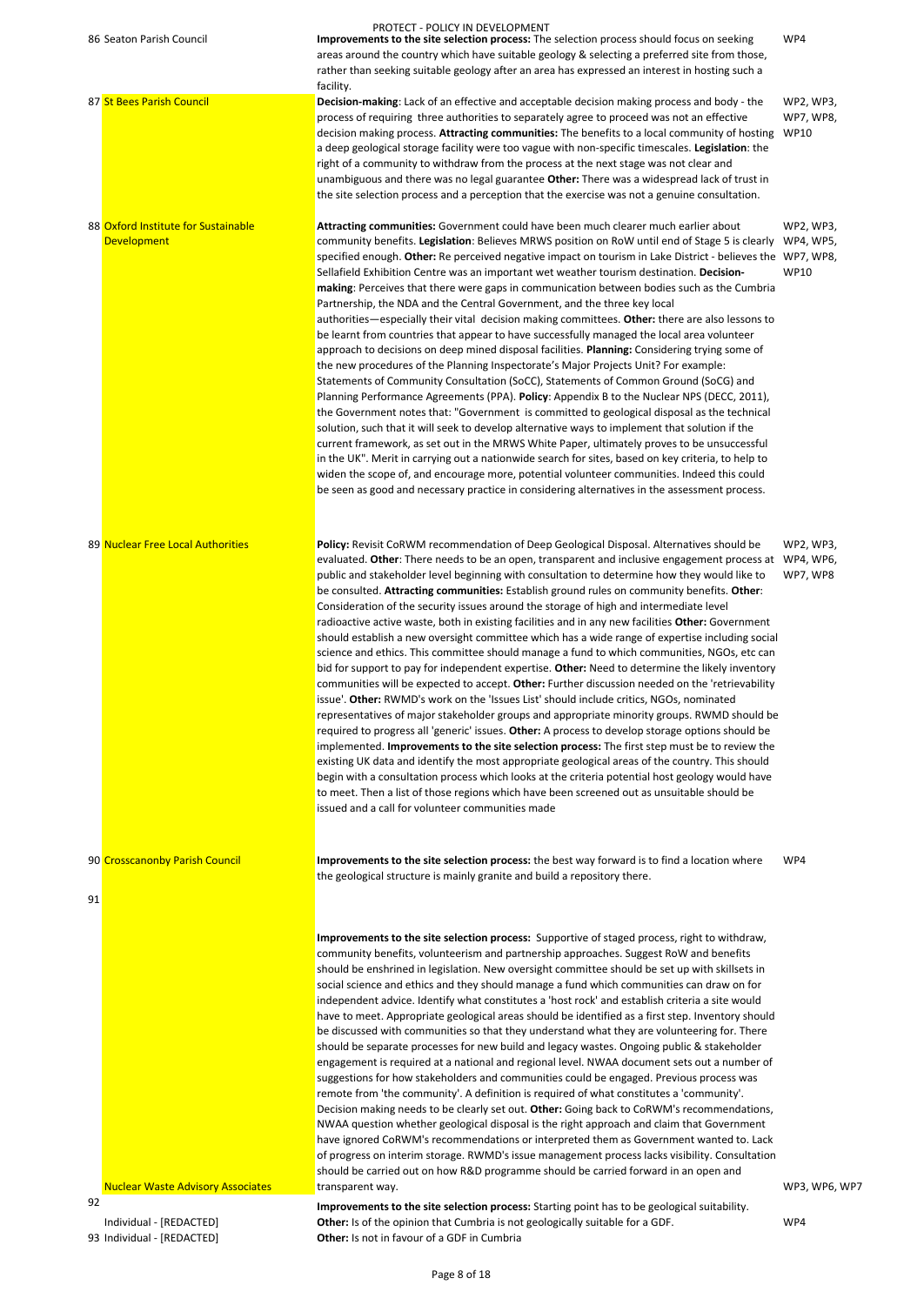|    |                                                | PROTECT - POLICY IN DEVELOPMENT                                                                                                                                                                  |                 |
|----|------------------------------------------------|--------------------------------------------------------------------------------------------------------------------------------------------------------------------------------------------------|-----------------|
| 94 |                                                | Improvements to the site selection process: Known safe geology should inform siting. Solid and                                                                                                   |                 |
|    |                                                | long-lasting community benefits would make a volunteerism realistic option. Lack of advocacy                                                                                                     |                 |
|    | Individual - [REDACTED]                        | harmful to the process. Other: Suggests more investment in storage facilities at Sellafield and<br>suggests stopping new build.                                                                  | WP1, WP2, WP4   |
| 95 |                                                | Improvements to the site selection process: More clarity required on inventory for disposal,                                                                                                     |                 |
|    |                                                | particularly whether new build waste is included. Other: Holds the opinion that Cumbria is                                                                                                       |                 |
|    |                                                | geologically unsuitable. Concerned that future generations will be involuntary hosts to nuclear                                                                                                  |                 |
|    | Individual - [REDACTED]                        | waste.                                                                                                                                                                                           | WP <sub>6</sub> |
| 96 |                                                | Improvements to the site selection process: Potential host geology should be identified before                                                                                                   |                 |
|    |                                                | asking for volunteers. Benefits to the local area should be spelt out at the time that                                                                                                           |                 |
|    | Individual - [REDACTED]                        | communities are asked to volunteer. Other: Security at Sellafield should be reviewed to secure<br>against the danger of terrorist attack                                                         | WP4             |
| 97 |                                                |                                                                                                                                                                                                  |                 |
|    |                                                |                                                                                                                                                                                                  |                 |
|    |                                                | Improvements to the site selection process: Need to build trust amongst any new partnership                                                                                                      |                 |
|    |                                                | and with the general public by truly being open and transparent. Definition of 'community'                                                                                                       |                 |
|    |                                                | required. Clarity on RoW and any decision points is required. Geology and safety need to come                                                                                                    |                 |
|    |                                                | first, then voluntarism (cite international experience). Should exclude national parks from the                                                                                                  |                 |
|    |                                                | siting process. Need more detail on how dangerous the waste is, how a man-made barrier                                                                                                           |                 |
|    |                                                | system is expected to contain it etc. Need clarity on potential benefits including infrastructure                                                                                                |                 |
|    |                                                | developments. Government needs to ensure that any future partnerships work as intended. The<br>full democratically elected membership of decision making bodies need to be engaged rather        |                 |
|    |                                                | than just Executives. Parish Councils have a part to play in the process. Future partnerships need                                                                                               |                 |
|    |                                                | to engage properly with opposition groups or detractors. Other: Suspicious that NDA / Nirex had WP1, WP2,                                                                                        |                 |
|    |                                                | a greater understanding of West Cumbrian geology than they shared. Criticise lack of Strategic                                                                                                   | WP3, WP4,       |
|    | <b>Gosforth &amp; Ponsonby Parish Councils</b> | Environmental Assessment before Stage 4.                                                                                                                                                         | WP6, WP7        |
| 98 |                                                | Other: Grateful for the opportunity to contribute. Highlights a number of issues which he                                                                                                        |                 |
|    |                                                | believes have been sidelined in deference to GDF. Security of interim stores at Sellafield needs                                                                                                 |                 |
|    | Individual - [REDACTED]                        | addressing along with surface management and shallow interim burial, which should be                                                                                                             |                 |
|    | 99 Individual - [REDACTED]                     | considered as sister topics to GDF.<br>Attracting communities: There needs to be a tangible benefit that lasts a long time. Financial                                                            | WP1, WP2,       |
|    |                                                | incentives need to be defined carefully at the start of the process and not vaguely promised.                                                                                                    | WP3, WP4,       |
|    |                                                | One suggestion would be that the local taxpayer is compensated for having a local facility,                                                                                                      | <b>WP11</b>     |
|    |                                                | either by a reduction in council tax or the county getting the equivalent of the business tax that                                                                                               |                 |
|    |                                                | the GDF will generate over an extended period of time. Such as the time the repository is under                                                                                                  |                 |
|    |                                                | construction and open to receive waste. Decision-making: the relationship between local and                                                                                                      |                 |
|    |                                                | central government in other countries may be a factor in how communities come to a decision.                                                                                                     |                 |
|    |                                                | Drafting: what guidance was used to define 'safe' disposal, if it was 'one equivalent death per                                                                                                  |                 |
|    |                                                | million people per year' then this should be publicised and balanced against other known                                                                                                         |                 |
|    |                                                | government expenditure to protect its citizens ie ~£1.5m cost per road death saved Other: the<br>same principles of risk and benefit could be employed for the current "fracking" debate. Roles  |                 |
|    |                                                | & Responsibilities: Central government should aim to be at arms length in the site selection                                                                                                     |                 |
|    |                                                | process and confine itself to identifying all geologically suitable areas. Centrally setting the                                                                                                 |                 |
|    |                                                | policy via the Environmental Agency and the HSE should be used as these bodies have an overall                                                                                                   |                 |
|    |                                                | view of safety of the public and environment.                                                                                                                                                    |                 |
|    |                                                |                                                                                                                                                                                                  |                 |
|    |                                                |                                                                                                                                                                                                  |                 |
|    | 100 Individual - [REDACTED]                    | Improvements to the site selection process: MRWS GDF siting approach adopts what is widely                                                                                                       | WP1, WP3,       |
|    |                                                | considered internationally to be best practice in terms of putting involvement and voluntarism                                                                                                   | WP4, WP6,       |
|    |                                                | in prime position. The fundamental basis of MRWS should be retained and the emphasis should WP7,                                                                                                 |                 |
|    |                                                | be on enhancing it, rather than making significant changes. An acknowledged willingness to be<br>flexible in MRWS staging would also be helpful, adapting the technical staging to the technical |                 |
|    |                                                | differences between potential sites/communities. A flexible programme might wish to target                                                                                                       |                 |
|    |                                                | certain geological indicators early for some potential siting locations, with limited, targeted                                                                                                  |                 |
|    |                                                | surface or borehole investigations. A fundamental consideration today is whether to permit an                                                                                                    |                 |
|    |                                                | additional pathway in MRWS, where RWMD would express preferences for the geological and                                                                                                          |                 |
|    |                                                | geographical environments in which they would work. This would not replace the open                                                                                                              |                 |
|    |                                                | volunteer process, but would be an extension to it, where RWMD continued to respond to any                                                                                                       |                 |
|    |                                                | volunteers that come forward via the existing mechanisms of MRWS, but could simultaneously                                                                                                       |                 |

focus special efforts on approaching communities in certain areas. Preference should be expressed unambiguously. **Roles:** A champion organisation that has the authority to promote the GDF and its essential place in the energy infrastructure of the nation is needed. the GDF siting and development process needs to be actively marketed to, and negotiated with, prospective host communities by an organisation that can speak with absolute confidence and authority. NDA's RWMD is the only organisation with the knowledge and ultimate remit to fill this role. criticisms from some key players in Cumbria about the lack of information and clarity on topics seem justified. It would be helpful if Government spoke with conviction and enthusiasm from ministerial level about the national requirement for geological disposal and ensured that the resources and legal basis are functional and not inappropriately constrained. In a more proactive role as champion, RWMD would need improved internal resources to extend its science, engineering and science communication capabilities. To date, geological disposal has been treated rather as an unwanted orphan in the UK. GDF development needs to be seen as a key component of our national technological capability. **Inventory:** We cannot be sure today about the materials that the UK will wish to dispose of over the rest of this century, or even

when we might wish to dispose of them. Consequently, flexibility will be needed in the media of them. Consequently,<br>The needed in the needed in the needed in the needed in the needed in the needed in the needed in the need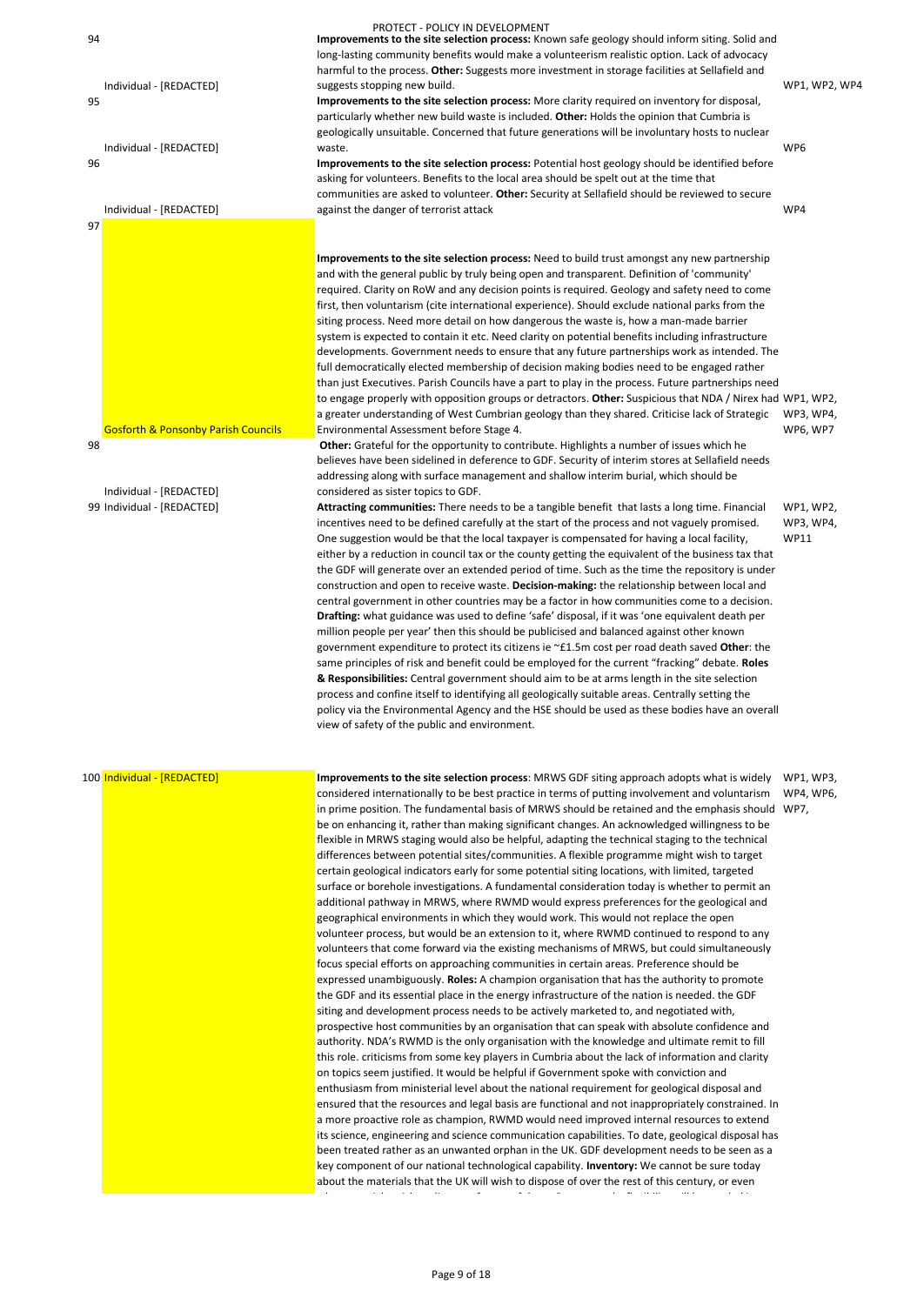| 101 Individual - [REDACTED]               | PROTECT - POLICY IN DEVELOPMENT<br>Improvements to the site selection process: Dungeness local taxpayers were resentful of a<br>considerable amount of their money being spent to fund the survey - if funding had been<br>provided for the cost or at the least some matching funding it would have dispersed a major<br>grievance from the outset. There are a limited number of sites which are available for this kind<br>of facility in the UK. It would be useful if DECC would identify these areas/sites and target their<br>efforts in this direction. Saves time, effort and money and eliminates unsuitable sites from the<br>outset. Then sites identified as suitable should be informed and invited SHE & Comms:<br>NDA/DECC could have provided direct or indirect support for the publicity campaign (including<br>explanation of benefits) for which Shepway District Council was severely lacking. SDC lost the PR<br>battle from the outset to a very well organised PR campaign against them.                                                                       | WP1, WP2,<br>WP4, WP7, WP8                 |
|-------------------------------------------|-----------------------------------------------------------------------------------------------------------------------------------------------------------------------------------------------------------------------------------------------------------------------------------------------------------------------------------------------------------------------------------------------------------------------------------------------------------------------------------------------------------------------------------------------------------------------------------------------------------------------------------------------------------------------------------------------------------------------------------------------------------------------------------------------------------------------------------------------------------------------------------------------------------------------------------------------------------------------------------------------------------------------------------------------------------------------------------------|--------------------------------------------|
| 102 AREVA Risk Management Consulting Ltd  | Improvements to the site selection process: Undertake some site-specific elements from Stage WP2, WP4<br>4 prior to communities deciding whether to participate so more information is available.<br>Attracting communities: More examples of similar international programmes. Make<br>information available on the following: impact of a GDF and its construction on the socio-<br>economics of the region, impact of a GDF and its construction on the environment, additional<br>transport and transport infrastructure that could be expected, better understanding of where a<br>GDF might be sited within the area put forward, more clarity on the benefits package,<br>confidence that any benefits package would be robust to changes in Government.                                                                                                                                                                                                                                                                                                                         |                                            |
| 103 Individual - [REDACTED]               | Raises trust issues believes that authorities involved cannot be trusted to have an honest input WP8<br>and that they will go over and over the process until they get the answer they want.                                                                                                                                                                                                                                                                                                                                                                                                                                                                                                                                                                                                                                                                                                                                                                                                                                                                                            |                                            |
| 104 Allerdale and Copeland Green Party    | Improvements to the site selection process: Facilities should be located as close to the site<br>where the waste was produced and must demonstrate how wastes would be retrieved. No new WP4, WP11<br>nuclear until capability of long term management of wastes is demonstrated. Remit should be<br>widened to include possible siting of storage/disposal methods other than a GDF. Public support<br>should be demonstrated before councils express an interest (builds trust). Look at geology first<br>then approach volunteers from suitable communities. Roles: NDA and DECC came out of the<br>process badly and maybe should be removed from siting process - may need a new statutory<br>body. Drafting: A credible consultation should recognise the possibility of failure. During the<br>MRWS process, it was repeated by DECC officials several times in public that Plan B was to make<br>Plan A work. A credible Plan B is needed. Failure was a lack of clarity over definitions and<br>parameters.                                                                    | WP1, WP3,                                  |
| 105 Cumbria Association of Local Councils | Asks Government to allow 12 consultation period. Improvements to the site selection process: WP1, WP2,<br>An initial appraisal of the relative geological suitability of different parts of the country needs to WP3, WP4<br>be undertaken. The cost of not undertaking such an appraisal and failing to generate credibility<br>for the site selection process in the minds of the public at an early stage will be far greater than<br>the cost of undertaking it. Communities need to understand why alternatives to GDF have been<br>rejected - suggests an SEA. Present the GDF project as an integral part of a wider<br>economic/social development programme. Roles: Government needs to consider a more active<br>role for itself in promoting interest in a GDF based development programme. Decision-making:<br>Any reviewed site selection process should explicitly recognise town and parish councils as<br>statutory local authorities and place them appropriately within decision-making arrangements<br>at all stages in the site selection process.                  |                                            |
| 106 Underskiddaw Parish Council           | MRWS has been demonstrated not to work. Perceives that existing information on unsuitability<br>of geology was ignored. Improvements to the site selection process: Site safety and suitability<br>should be considered before volunteerism. This must be a reputable survey : independent,<br>authoritative and capable of being internationally recognised and respected. Government<br>should detail the information which any volunteering body will need to have. Decision making:<br>Decision making was entrusted to bodies which did not have the status or resources to deal<br>with the responsibility. Larger authorities such as District and County can "volunteer" to have a<br>GDF situated in a host community which may not wish to have it. Decisions should not be made<br>on the basis of dubious polls, but by a properly conducted vote. Legislative: the Right of<br>Withdrawal should be guaranteed to the host community by law. Attracting communities: Clear<br>and guaranteed package of benefits. Open and honest dealings with all stakeholders. Agencies | WP1, WP2,<br>WP3, WP4,<br><b>WP7, WP10</b> |

# 108 Millom Without and Whicham Parish **Councils**

107 Kent County Council **Exercice Council Control** KCC supports the volunteerism and partnership principles. **Improvements to the site selection** WP2, WP4 **process:** commission a baseline desk study of the UK with regard to geology and seismicity in order to (a) eliminate areas that are unlikely to be suitable and (b) to identify 'areas of search' where the geological and seismological conditions may be suitable, subject to further exploratory studies. This would assist communities in deciding whether they wish to engage in the MRWS process. **Attracting Communities:** The package of financial benefits for the host communities should be identified and a commitment should be made to make this available in a staged manner.

competence needs to be demonstrated from independent bodies.

**Improvements to the site selection process:** The previous process seemed adequate (as far as it WP3, WP4 went), in that it allowed Parish Councils to make our views known. However, Copeland did ignore the views of their parish councils so any further consultation should ensure the views of the Parishes are taken into account and given as much weight as the views of the Borough Council. The government itself should come up with areas within the UK that would be safe/able to take such a facility and then take an informed final decision, after consultation, in the knowledge that all the important considerations can be met by the designated area

Page 10 of 18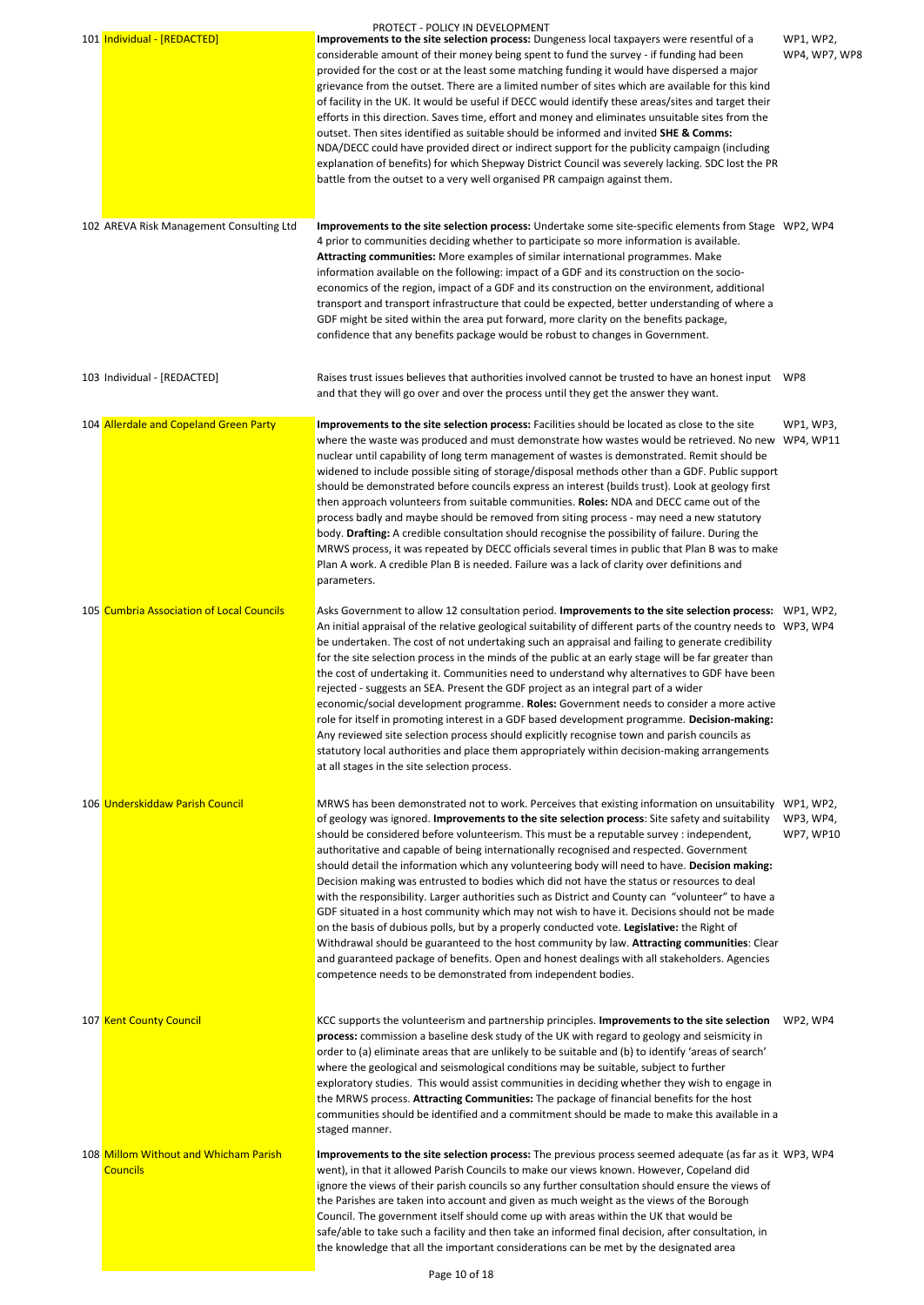|     |                              | PROTECT - POLICY IN DEVELOPMENT                                                                                                                                                                                                                                                                                                                                                                                                                                                                                                                                                                                                                                                                                                                                                                                                                                                                                                                                                                                                                                                                                                                                                                                                                                                                                                                                                                                                                                                                                                                                                                                                                                                                                              |                                                         |
|-----|------------------------------|------------------------------------------------------------------------------------------------------------------------------------------------------------------------------------------------------------------------------------------------------------------------------------------------------------------------------------------------------------------------------------------------------------------------------------------------------------------------------------------------------------------------------------------------------------------------------------------------------------------------------------------------------------------------------------------------------------------------------------------------------------------------------------------------------------------------------------------------------------------------------------------------------------------------------------------------------------------------------------------------------------------------------------------------------------------------------------------------------------------------------------------------------------------------------------------------------------------------------------------------------------------------------------------------------------------------------------------------------------------------------------------------------------------------------------------------------------------------------------------------------------------------------------------------------------------------------------------------------------------------------------------------------------------------------------------------------------------------------|---------------------------------------------------------|
|     | 109 Cumbria County Council   | Improvements to the site selection process: DECC should consider ways of ensuring greater<br>clarity and transparency in any future MRWS decision making process. there may be a case for<br>reviewing the approach taken by successful programmes overseas where identification of<br>geology preceded identification of volunteer communities. More active community engagement WP10<br>and pro-actively address and deal with the questions and concerns that communities will have.<br>Make clear proposals setting out how the waste could be alternatively managed in the long-<br>term, in the event that the establishment of a GDF was not successful. There was a perception<br>that there was no Plan B and that Government would push through with MRWS in West<br>Cumbria come what may. Legislation: Provide legal underpinning to the right of withdrawal up<br>to the point of GDF construction (and the detail of how the process would work, particularly in a<br>2-tier local government area). Provide legal underpinning for community benefits. Inventory:<br>DECC and RWMD to bring greater clarity to the inventory of wastes earmarked for disposal and<br>the scope for waste retrieval. Roles: Review and clarify the roles of CoRWM, NDA and DECC.<br>Maybe establish a national forum of key stakeholders to provide ongoing advice to<br>Government, at least while this policy review continues                                                                                                                                                                                                                                                                                               | WP1, WP2,<br>WP3, WP4,<br>WP6, WP7,                     |
|     | 110 Shepway District Council | Improvements to the site selection process: Make site specific information available prior to<br>even an EoI. The local community should be allowed sufficient time to absorb and learn about<br>the possibility of hosting a GDF before being asked to vote or otherwise express an opinion. A<br>decision to submit an EoI was seen as the beginning of the siting process - make it clear that<br>there is no substantive commitment to the processunless and until a Decision to Participate is<br>submitted. Consider geology before seeking volunteers. Make socio-economic impact<br>information available. Decision making: Provide greater clarity on issues<br>around democratic accountability and decision-making. Responsibilities for, and influence over,<br>decision-making of local and neighbouring councils<br>at parish, district and county levels, particularly if not all of these councils agree. Roles: DECC<br>should lead on promoting a GDF, RWMD should be limited to solely providing technical<br>information. The form, powers and democratic accountability of 'Community Siting<br>Partnerships. Attracting communities: consider providing some financial assistance to Local<br>Authorities before Eol. Single most important change is to clarify the benefits package. Earlier<br>available information from which to allay concerns from community members. Legislation:<br>Clarify the community's rights to exercise the Right of Withdrawal. Inventory: Would it be<br>possible to limit the size and type of the waste inventory that could be disposed of in a GDF<br>without further agreement by the community, thus ensuring that their agreement would not be<br>open-ended. | WP1, WP2,<br>WP3, WP4,<br>WP6, WP7,<br><b>WP8, WP10</b> |
| 111 | Individual -[REDACTED]       | Improvements to the site selection process: the siting process should have begun first with an<br>open and honest discussion with the West Cumbrian communities, together with a small<br>number of other existing nuclear communities, in recognition of their unique status as the<br>current 'hosts' of the stored wastes. A much more proactive approach is needed in which<br>Government actively and practically engages early with both nuclear and non-nuclear<br>communities, and provides considerably more information about the GDF, and the likely<br>benefits and disbenefits that could accrue to a host community, especially in relation to the<br>community benefits package. Attracting communities: Different approach needed fo nuclear<br>and non-nuclear communities with additional background information provided to non nuclear<br>communities. Legislation: Community benefits package should be protected by statutory<br>legislation. Existing legislation does not fit the complexities of a GDF so bespoke legislation<br>needed to deal with - roles and responsibilities, planning application and consents, regulation<br>and volunteerism.                                                                                                                                                                                                                                                                                                                                                                                                                                                                                                                                               | WP1, WP2,<br>WP4, WP5,<br>WP7, WP10                     |
| 112 |                              |                                                                                                                                                                                                                                                                                                                                                                                                                                                                                                                                                                                                                                                                                                                                                                                                                                                                                                                                                                                                                                                                                                                                                                                                                                                                                                                                                                                                                                                                                                                                                                                                                                                                                                                              |                                                         |

[REDACTED] - NOEND "No Ennerdale Nuclear Dump"

**Improvements to the site selection process:** There needs to be a National geological survey to first to identify suitable sites and then the white paper developed to provide process to encourage volunteers. Sites of natural, historical or heritage importance, especially those that have a high level of legal protection should be excluded at an early stage. a Cost/Benefit analysis would have been carried out and the Lake District National Park would have been removed from consideration. **Attracting communities:** The Government needs to be crystal clear on the: Definition of a "Host community"; Community Control with regard to the "Right of Withdrawal"; Community Benefits Package; Compensation. Build trust through clarity because trust was a fundamental issue with the WCMRWS process and take the politics out. Any new White Paper shoud include a serious commitment to forming an independent scrutiny panel to oversee any future engagement with the local community. This panel must not include people with any form of self-interest in the outcome. decisions need to be based on science and trust. People tend not to engage until they feel threatened. **Other:** The WCMRWS Partnership was viewed with suspicion and too politically motivated. Sufficient financial commitment should be made for short term secure storage. A WP must build public trust in the methodology by ensuring "retrievability" at the fore front of the process. Parish Councils should be given more control in relation to managing the benefits package. WP1, WP2, WP4, WP7 WP9.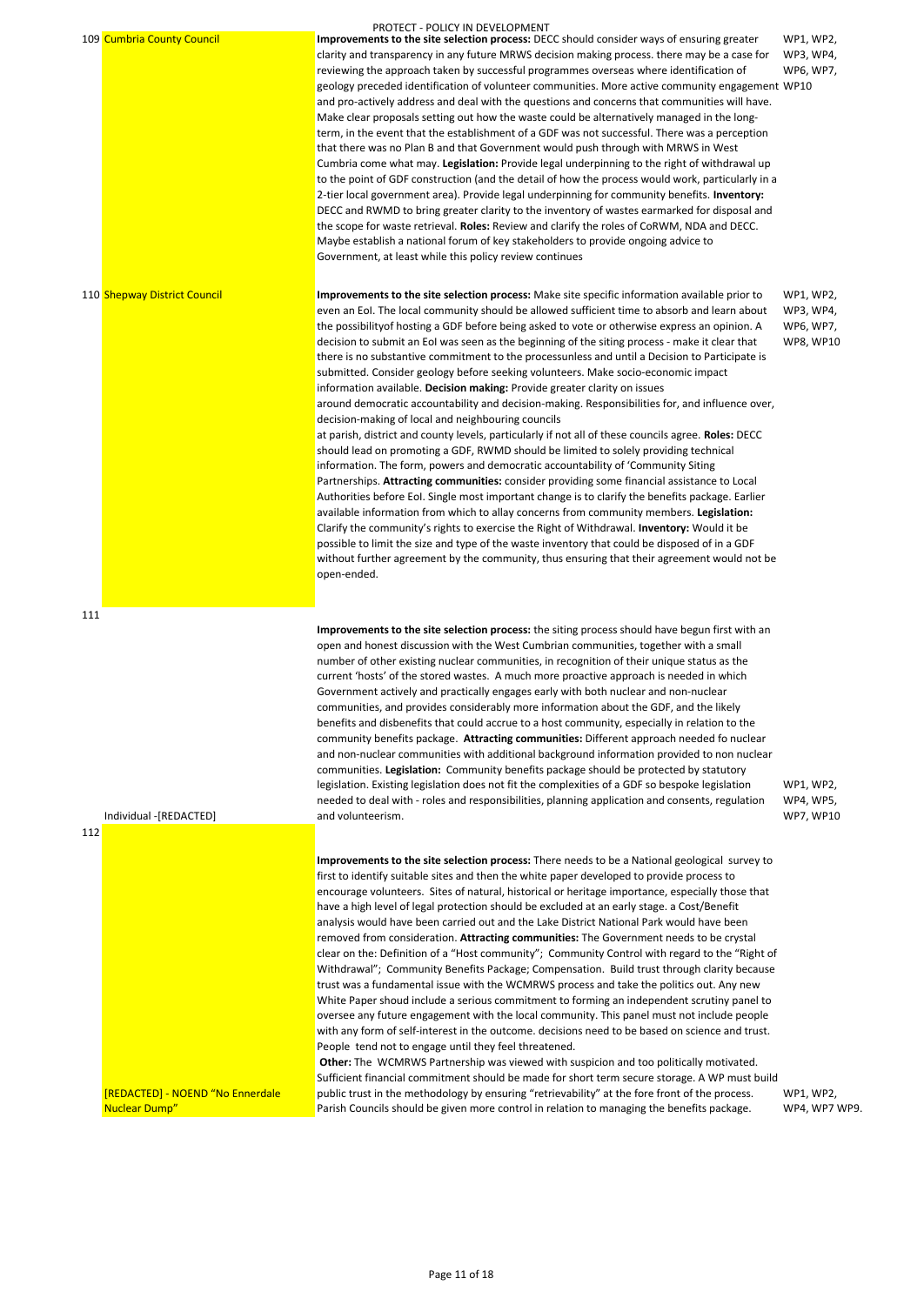[REDACTED] - Dalton Nuclear Institute 114

**Improvements to the site selection process:** The number of stages in the process may be too many; perhaps 2 / 3 key stages will be enough. Communication of science to the host community is crucial and having a good debate on the geology and on aspects of the engineered barrier and how they behave with respect to radionuclide behaviour with a representative range of stakeholders will be crucial going forward. It is also important to consider and communicate the risks and costs of, for example, long term storage and bulk transport of higher level wastes across the UK. A healthy debate where advocates, independents, the opposition and the community have a voice is essential. Incentives and training for stakeholders including "experts" needs to be part of the forward programme. **Attracting communities:** Use social media, web and local meetings to engage. Be innovative – what about open laboratories, Schools programmes etc. being part of the forward plan. Ultimately, the debate about "how safe is a GDF in my community" needs to be had across several levels and the process needs to have facilitation of this debate at its heart. A clear statement of value and commitment to financial and other incentives before any community is expected to host and communication of WP1, WP2, this to the wider community and stakeholders will be essential. WP7.

[REDACTED] - Wayfarer Project Services

**Improvements to the site selection process:** Site selection should be a gated approach with a number of hold points where a community could pull out this was not communicated widely or clearly enough. **Attracting communities:** Engage more widely with potential communities rather than wait for an expression of interest. Engagement should be on the basis of a more positive spin of a GDF. A URL would allow people to visit and see that the GDF would be an engineered facility rather than a "waste dump". This would widen interest and understanding. **Other:** A URL would keep (the benefits of) research and engineering tests in the UK. WP3, WP7.

**Improvements to the site selection process:** Defined benefits (both in terms of scope and value) to encourage communities to start and then maintain their involvement. Visibility and guarantees of earlier and more tangible benefits realisation for the community in order to achieve local political and public support - possibly a staged benefits process, (includes suggestions). Government could be more proactive in undertaking early geological and environmental screening and to go out and identify and engage with local communities. National screening could be overlaid with environmental considerations similar to the SEA undertaken by the DECC as part of the siting process for new nuclear build locations. More/quicker challenge to misinformation. **Attracting communities:** Use Health Impact Assessment (HIA) as a vehicle for stakeholder engagement tool to identify, quantify and enhancing the local benefits a GDF would bring whilst helping recognise and mitigate where possible any detriments of health. This would have benefit in 'localising' stakeholder engagement discussions. The 'what is the effect on me' question has to be answered on an individual basis, not just county/borough. A much more rapid and flexible approach to stakeholder engagement needs to be adopted. In WCMRWS engagement was too focused through the Partnership - there are other groups that could be advocates. **Other:** Employ local people early in the process. WP2, WP4, WP7

115

Individual - [REDACTED]

**Improvements to the site selection process:** Any future MRWS process needs to be chaired and managed by a person independent, of any government body, build in fiscal probity. The DMB should have observer status only in the process and have no influence on, or role in assessing, the potential host communities' views or in representing those views - that should be done by town and parish councils. Right of Withdrawal should be extended to the host community, not solely vested with the DMBs, RoW enshrined in statute. A UK wide search for the most suitable geology before continuing. National Parks, SSSIs etc. should be excluded areas from the outset. Cumbriashould be excluded from any future MRWS process due to the lack of trust in the DMB BCs. Not in the National Park. **Other:** repeated instances where information is omitted from data provided by NDA and DMBs. Flexibility is open to abuse. Community views were misrepresented by the MRWS Partnership. WP1, WP3, WP3, WP4, WP7, WP10

116

[REDACTED] - Parsons Brinckerhoff

```
117
```

|     | <b>Environment Agency</b> |  |  |  |  |  |  |
|-----|---------------------------|--|--|--|--|--|--|
| 118 |                           |  |  |  |  |  |  |
|     |                           |  |  |  |  |  |  |

**Improvements to the site selection process:** The roles of organisations such as DECC, the NDA/RWMDand the CoRWMt should be clear and communicated especially responsibilities(advisory/decision-making powers). Clarity on the role of the regulators during the early stages of site selection (Govt. role in promoting their independance). Relevant nformation should be made available and used, irrespective of the particular 'stage' of the process. RWMD should become a prospective SLC. **Attracting communities:** Reduce uncertaincies on inventory, community benefits, impacts during characterisation and facility development, early consideration of geological suitability, community veto and the application of the local or centralised planning system. Use a partnering agreement (between community and RWMD) to clarify the process. Consider how to initiate early discussions and information exchanges with local authorities and more general discussion on the process with other groups, WP3, WP4, for example learned societies. Use social media and digital platforms to support engagement. WP1, WP2, WP6, WP7 **Other:** west Cumbria/Sellafield is the most suitable site and no other area will volunteer. In my opinion, the Stage 4 and Stage 5 work must proceed at Sellafield.

[REDACTED]- Alan Auld Group Ltd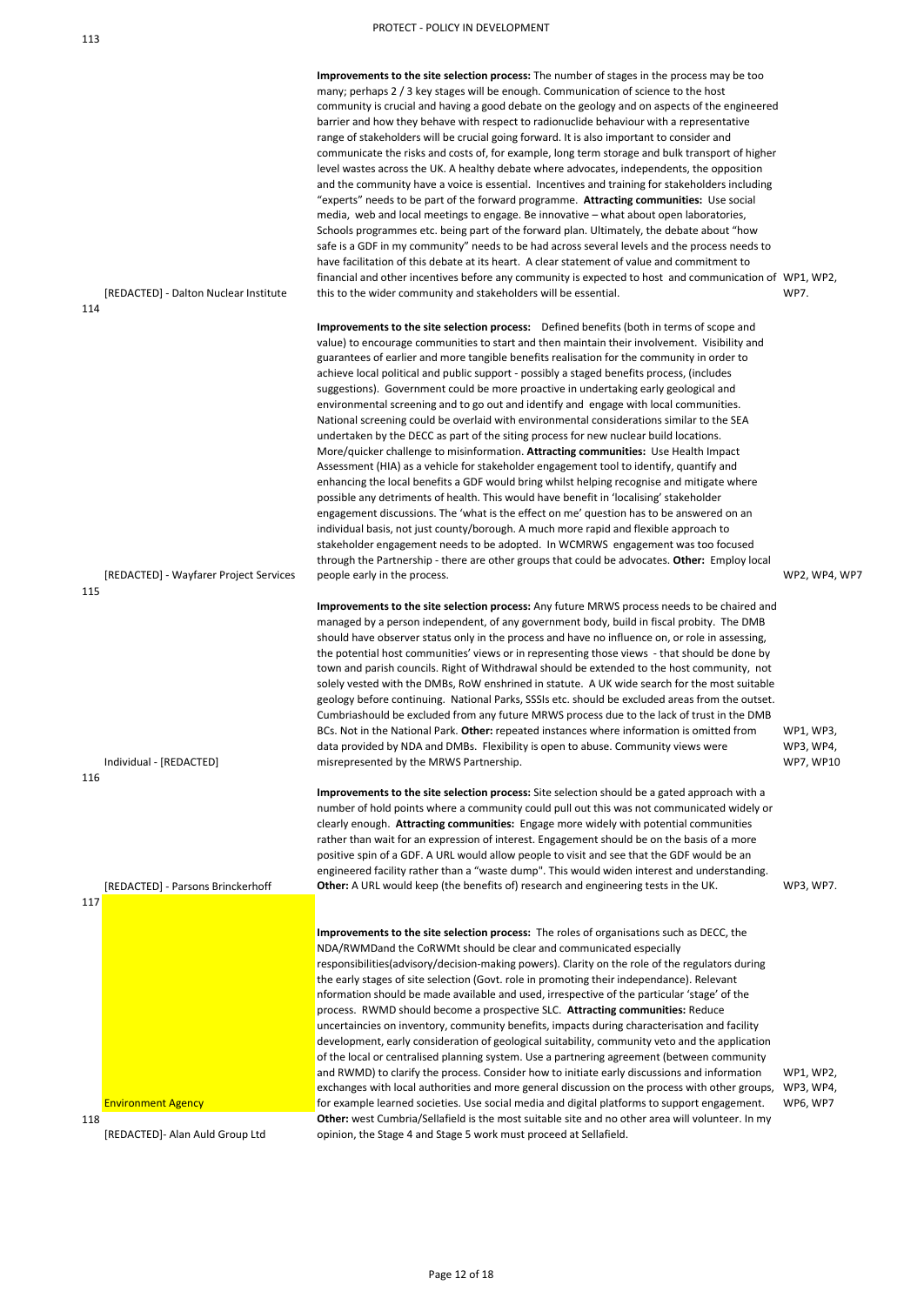| 120 | <b>Member of the GDF User's Group</b>                                                                                     | Improvements to the site selection process: Earlier preliminary geological investigations would<br>be useful - volunteerism approach must continue - DECC need to take stronger position.<br>Community benefits in the early stages of the process are necessary, but the continuation of<br>benefits should be predicated upon prompt (not rushed) progression of the process. The GDF<br>needs a 'champion'. Attracting communities: Perhaps starting with individuals and<br>organisations would be more effective. Communication strategy could consider attracting<br>individuals, organisations or Government departments that are land owners. More national<br>awareness, debate and publicity is required but will need careful handling of presentational<br>aspects. Greater awareness of the socio-economic benefits during construction and operation is<br>needed. All communities want to know is 'what is in it for me'. If we approach councils and<br>local authorities = they consult = anti groups mobilise. Has any consideration been given to<br>establishing a consortia to give the concept of the GDF a more commercial persona? | WP2, WP4,<br><b>WP7.</b>   |
|-----|---------------------------------------------------------------------------------------------------------------------------|------------------------------------------------------------------------------------------------------------------------------------------------------------------------------------------------------------------------------------------------------------------------------------------------------------------------------------------------------------------------------------------------------------------------------------------------------------------------------------------------------------------------------------------------------------------------------------------------------------------------------------------------------------------------------------------------------------------------------------------------------------------------------------------------------------------------------------------------------------------------------------------------------------------------------------------------------------------------------------------------------------------------------------------------------------------------------------------------------------------------------------------------------------|----------------------------|
|     |                                                                                                                           | Improvements to the site selection process: Any future MRWS process needs to be chaired and<br>managed by a person independent, of any government body, build in fiscal probity. The DMB<br>should have observer status only in the process and have no influence on, or role in assessing,<br>the potential host communities' views or in representing those views - that should be done by<br>town and parish councils. Right of Withdrawal should be extended to the host community, not<br>solely vested with the DMBs, RoW enshrined in statute. A UK wide search for the most suitable                                                                                                                                                                                                                                                                                                                                                                                                                                                                                                                                                               |                            |
|     | [REDACTED] - Ennerdale and Kinniside<br><b>Parish Council</b><br>121 West Cumbria and North Lakes Friends of<br>the Earth | geology before continuing. National Parks, SSSIs etc. should be excluded areas from the outset. WP1, WP3,<br>Other: repeated instances where information is omitted from data provided by NDA and DMBs. WP3, WP4,<br>Flexibility is open to abuse. Community views were misrepresented by the MRWS Partnership.<br>Improvements to the site selection process: If voluntarism is going to work, there must be a<br>high degree of respect on the part of government to those who have taken the trouble to get<br>involved. MRWS in W. Cumbria bore little resemblance to the stages in the White Paper.<br>Decision-making: Conflates 'communties' with 'decision-making bodies'. Although the Borough<br>Councils made favourable decisions there were many communities who were not in favour of<br>continuing the process. DECC's policy on windfarms makes clearer distinction between local<br>authorities and communities giving residents greater rights to oppose. Other: Nature, scope and<br>remit of this consultation is of major concern and restricted to written responses.                                                                | WP7, WP10<br>WP1, WP3, WP7 |
|     | 122 Cumbria Chamber of Commerce                                                                                           | Attracting communities: Acknowledge risks to the brand of a volunteering area and fund work<br>to research and mitigate potential impacts. Be clear that community benefits are additional to<br>impact mitigation and additional to the expected positive impacts. Be more forthcoming with<br>community benefit packages. Consider timing of benefits and possible ring-fenced fund.<br>Recognise integration of geological disposal with other nuclear opportunities as one package.<br>Seek opportunities to accelerate the process. Ensure displacement issues are assessed and<br>addressed prior to the start of construction.                                                                                                                                                                                                                                                                                                                                                                                                                                                                                                                      | WP2, WP5, WP7              |
|     | 123 Dounreay Stakeholder Group                                                                                            | Improvements to the site selection process: Some participants have actively tried to force<br>decision or conclusions too early in the process which has stalled the initiative. Any future<br>MRWS initiative must include much stronger emphasis to communities and participants on the<br>measured step-by-step process. It has to be accepted now that the suitability of the geology is a<br>key factor. Initial screening of the areas in England and Wales to identify potential suitable areas<br>would be advantageous. Due to transport issues the process should acknowledge that proximity<br>to Sellafield is crucial. It would be better to give more emphasis to land and land ownership.<br>Planning permission is attached to land not communities. Regulators should take a more pro-<br>active role in supporting geological disposal. Engagement processes in west Cumbria were<br>excellent. Elected officials should be more proactive. Land owned by Government should be<br>identified for potential use.                                                                                                                          | WP1, WP3,<br>WP4, WP5, WP7 |
|     | 124 Seascale Parish Council                                                                                               | Improvements to engagement: WestCumbriaMRWS consultation was extremely thorough,<br>probably too much and over too long a timescale. Would support a renewed consultation<br>exercise in West Cumbria alone.                                                                                                                                                                                                                                                                                                                                                                                                                                                                                                                                                                                                                                                                                                                                                                                                                                                                                                                                               | WP1, WP7                   |
|     | 125 Swarthmoor Area Quakers (SW Cumbria)                                                                                  | Improvements to the site selection process: Producing a robust safety case must be the<br>overriding motivation for the process. Nationalism should be excluded as a constraint on the                                                                                                                                                                                                                                                                                                                                                                                                                                                                                                                                                                                                                                                                                                                                                                                                                                                                                                                                                                     | WP3, WP4,<br>WP6, WP7,     |

process. West Cumbria geology not suitable. Transporting waste from Sellafield to a safe repository elsewhere is manageable and affordable. **Policy:** New nuclear build must not be a constraint to the waste disposal process. No plan B implies a complete lack of rigorous, openminded critical process. In Finland and Sweden geological integrity was the over-arching parameter. The search criteria here should be for appropriate geology first followed by voluntarism. Presenting community benefits as part of the initial decision-making process amounts to bribery. **Other:** Areas, including Cumbria that were excluded in the past cannot be resurrected now. A coherent national strategy on nuclear waste management is essential. WP11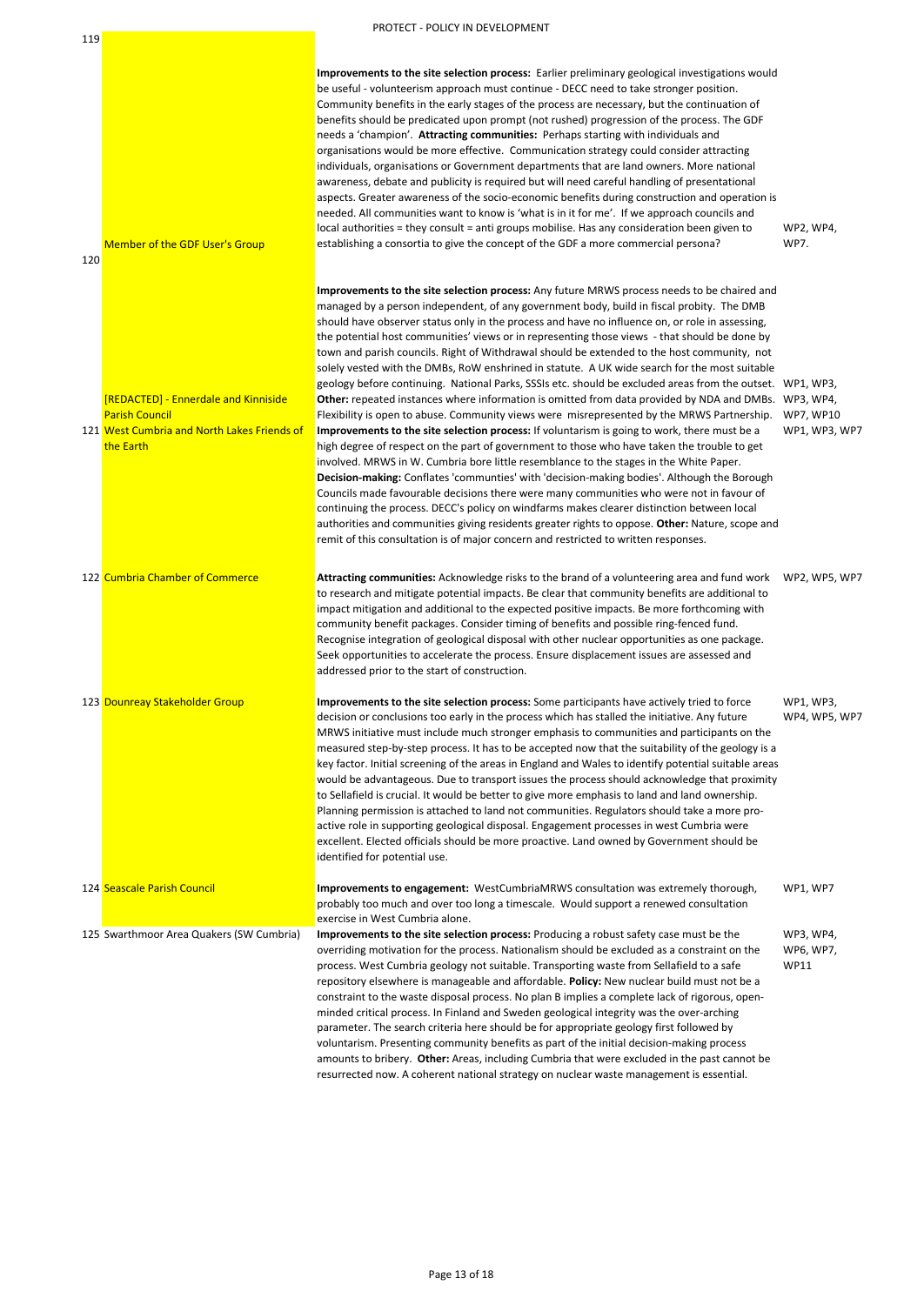and guarantee community benefits. The offer of a referendum to, say, a Borough/District area may be appropriate. "We were extremely disappointed that the previous Cumbria County Council administration did not agree to move to phase four of the MRWS process. Despite the issues and concerns we were confident that all matters could and should have been addressed during that phase of the programme. It is clearly in the interests of the people and communities that we represent, that a solution to the issues surrounding nuclear waste management is resolved". Crucial that a project of this magnitude and importance is properly explained to the communities engaging with it. This requires a professional capability. **Info:** Explain why interim storage is unacceptable in the long term and also why there is a national interest in ensuring a GDF site is developed.

|                                                              | PROTECT - POLICY IN DEVELOPMENT                                                                                                                                                                                                                                                                                                                                                                                                                                                                                                                                                                                                                                                                                                                                                                                                                                                                                                                                                                                                                                                                                                                                                               |                                                           |
|--------------------------------------------------------------|-----------------------------------------------------------------------------------------------------------------------------------------------------------------------------------------------------------------------------------------------------------------------------------------------------------------------------------------------------------------------------------------------------------------------------------------------------------------------------------------------------------------------------------------------------------------------------------------------------------------------------------------------------------------------------------------------------------------------------------------------------------------------------------------------------------------------------------------------------------------------------------------------------------------------------------------------------------------------------------------------------------------------------------------------------------------------------------------------------------------------------------------------------------------------------------------------|-----------------------------------------------------------|
| 126 McCombie Consulting                                      | Improvements to site selection process: The voluntary process is correct. UK has and can learn WP1, WP3, WP4,<br>from experiences in Japan and Canada. Confidential initial talks with local community leaders.<br>Potential volunteers should not be publicised individually. Siting team needs to have a rapid and<br>flexible approach to engaging with communities. Persons acting as direct interfaces to<br>communities should be chosen, not on hierarchical principles, but proven ability to<br>communicate and empathise. Siting team must have technical credibility. Openness and<br>flexibility are required in technical assessment of disposal options. Policy: A national<br>Underground Research Laboratory (URL) would offer more build-up of technical know-how and<br>be a valuable communication tool for the public. No successful programme has attempted to<br>proceed to repository implementation without having an underground laboratory. Other: UK<br>should try to revive public pride in its nuclear capabilities. The waste management mission<br>should be presented as a dynamic, forward-looking effort.                                                   | WP7                                                       |
| 127 McEwen Consulting                                        | Improvements to the site selection process: Significant factors and processes not included in<br>MRWS have been undertaken in other countries' programmes. Andra in France carried out<br>analysis of suitable geology for a URL. In Finland there was far more direct contact with<br>municipalities, over many years, than has been the case in the UK. SKB in Sweden carried out<br>studies on what characteristics of rock mass and the hydrogeological and hydrogeochemical<br>environments that were most important. Japan defined which parts of the country were most<br>geologically suitable. In Switzerland geological environment was taken into account first. The<br>exclusion criteria in the UK only define areas that are obviously unsuitable. There is a definite<br>requirement to define geologically suitable areas of the UK before approaching communities.<br>Should be examined by people outside RWMD. Suggests the implementation of a National<br>Radioactive Waste Management Programme. Community Right of withdrawal and benefits not<br>well defined in UK. Definition of a "community" and most appropriate methods for discussions<br>with them is needed. | WP1, WP4, WP7                                             |
| 128 [REDACTED]                                               | Policy: There is no scientific case for geological disposal. Onshore geological disposal is a matter WP1, WP3,<br>of expediency that of scientific argument. Not advocating that it be abandoned but approached WP4, WP6,<br>with caution. Other: Detailed history of UK experience of geological disposal attempts in recent WP7,<br>decades. Looks at international experiences. Improvements to the site selection process: Other<br>countries carried out systematic geological surveys of their countries before homing in on<br>potential sites. UK Government should set up an independent review agency like Swedish NGO<br>Office for Nuclear Waste review (MKG). BGS has an ambiguous role and has become<br>untrustworthy. Widespread suspicion that DECC may try to restart a new process in west<br>Cumbria without the county council. Responsibility for site search should be removed from the<br>NDA. A new truly independent organisation should be set up under the Environment Agency.<br>Other: DECC refuses to engage with detailed geological objections.                                                                                                              |                                                           |
| 129 [REDACTED]                                               | Improvements to the site selection process: Current process not conducive to encourage<br>communities to express an interest. Needs to address emotional matters. There must be short<br>term benefits to a community early on. Soon after an expression of interest test drilling should<br>take place. Information to help a community move forward in the process should be available at<br>an early stage.                                                                                                                                                                                                                                                                                                                                                                                                                                                                                                                                                                                                                                                                                                                                                                                | WP2, WP4, WP7                                             |
| 130 [REDACTED]                                               | Other: Carts before horses go backwards in circles (until they notice and change it). Cites recent WP3, WP5, WP7<br>changes announced by DECC allowing local people more say on whether to allow windfarms be<br>built in their area and suggests the same approach for MRWS. The MRWS process in west<br>Cumbria was in contradiction to HMG's code of practice on consultation.                                                                                                                                                                                                                                                                                                                                                                                                                                                                                                                                                                                                                                                                                                                                                                                                             |                                                           |
| 131 Individual -[REDACTED]<br>132 Cumbria County Councillors | Endorses CALC views stated in 105<br>Improvements to the site selection process: Voluntarism and Partnership should be retained.<br>Two tier Local Authorities to consider developing a partnership between such Authorities.<br>Identify how to engage and consult communities before any EoI. Arrangements to involve<br>members of any Partnership should be explicit. Greater clarity on the Right of Withdrawal. An<br>approach which prioritises Voluntarism over any meaningful assessment of regional geological<br>suitability will lack credibility with the public unless real effort is made to explain and justify it.<br>WCMRWS Partnership worked well with an unprecedented level of public and stakeholder<br>engagement, but limited advocacy for the process was outweighed by opponents. Alternatives                                                                                                                                                                                                                                                                                                                                                                     | WP1, WP2,<br>WP3, WP4,<br><b>WP7, WP8,</b><br><b>WP10</b> |

to GDF and issues such as retrievability need to be spelt out. **Attracting communities:** Quantify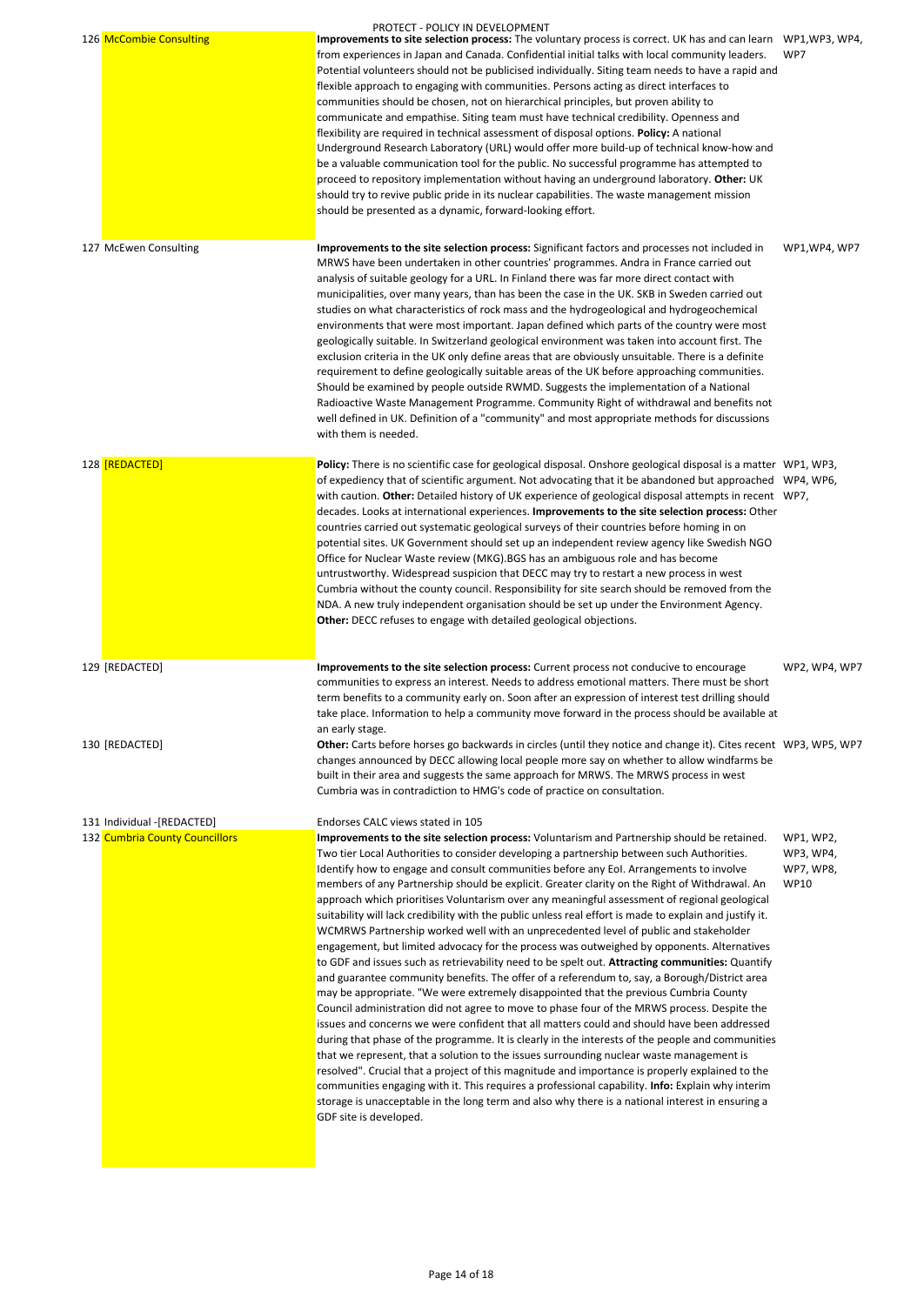133 Individual - [REDACTED] **Improvements to the site selection process:** Proponents of radioactive waste disposal could mount a more robust argument in its favour. For the community here in West Cumbria the problem of radioactive waste disposal is not an abstract one. Failure to secure the best option, namely deep geological disposal, will have significant safety and socio-economic consequences as the alternative of indefinite surface storage is followed. Counter the argument that 'the host rock here in West Cumbria is not the best available' by explaining that the regulatory criteria for the performance of a geological disposal facility are demanding and ensures public and environmental safety in the future. A site for a geological disposal facility needs to meet these criteria, but it does not have to be the best available host rock in the country. **Attracting communities**: Develop a hypothetical scheme of infrastructure and benefits. **Info:** Outline of what would be, for us who live with so much radioactive waste stored at Sellafield, the consequences of not proceeding with deep geological disposal.

WP1, WP2, WP7, WP8,

134 AMEC GDF needs to be accelerated to allow the UK to meet its climate change targets. **Improvements**  WP1, WP2, **to the site selection process:** Volunteerism to be retained. MRWS needs to be simpler and easier for communities to follow. A significant number of communities need to be motivated to WP5, WP6, complete MRWS Stage 1 - helps to create a sense of 'competition' which would benefit the process. Stage 1 to be time bound. Reverse stage 1 and stage 2. Would help if Government published a UK-wide map showing potentially suitable areas. Greater responsiveness and debate involving key stakeholders. **Planning:** Consider if MRWS could be managed as a nationally significant infrastructure project. **Attracting Communities:** Proactive approach needed to clearly define benefit package to enable communities to understand the merits of participation. Provide greater clarity of the types of risks (physical, environmental, radiological, commercial etc.), their magnitude (relative to other day-to-day and industrial risks) and the timescales over which they may occur. **Roles:** RWMD and supporting experts need to increase their visibility to provide scientific and technical information available, as well as being involved in constructive and robust debate, to support all stages of the process. DECC needs to provide practical support (and funding) to the community, to allow early engagement with the community. Many stakeholders (especially regulators) operate in a purely responsive mode because their statutory remit (which was never designed for the purposes of the GDF) allows them only to engage once a formal application has been made to them by the developer. This significantly reduces their ability to engage in a public debate during early stages in the MRWS process. A way of breaking out of this position would be beneficial. **Inventory:** 2. Greater clarity of the inventory which the community will host. **Info**: Clear statements (in layman's language) on the environmental and safety targets and impact that a proposed facility would have, supported by graphical simulations. WP3, WP4, WP7, WP8

135 Individual - [REDACTED] Government is correct in its belief that near surface storage of radioactive waste is not a sustainable long term management strategy . **Improvements to the site selection process:**  Government should give consideration as to how the Right of Withdrawal from the siting process can be safeguarded in law at the earliest opportunity. Include consideration of how different elements of local government (e.g. Borough and County Councils) engage with the MRWS process to exercise the Right of Withdrawal. Consider how elements of the scientific investigation programme could be brought into an earlier phases of the MRWS process. **Attracting Communities:** Government should consider developing and publishing a framework for negotiation of community benefits at the earliest opportunity, with appropriate consultation. The lack of confidence of local stakeholders in the scientific basis for radioactive waste disposal highlights a critical disconnect in engagement between scientists, implementing authorities, national and local government, and local residents. Give consideration as to how local stakeholders can be supported to develop confidence in the soundness and trustworthiness of the scientific evidence, at each stage. **Roles:** Government should consider whether the CoRWM is sufficiently resourced to scrutinise the MRWS process as it develops. **Other:** Government should incentivise operators to condition radioactive waste to be suitable for interim storage and final disposal at the earliest opportunity. Also Government should incentivise operators to minimise the volume of conditioned waste as far as possible; this may, for example, require reappraisal of the waste transfer pricing arrangements to provide the

WP1, WP2, WP3, WP4, WP10

136 Above Derwent Parish Council **Improvements to the site selection survey:** Internationally recognised independent geologists WP1, WP2, with no connection to the UK nuclear industry should conduct a National Geological survey at national level, incl SEA. All government agencies must be seen to proactively engage and positively support local MRWS leadership groups and their decision making bodies by quickly addressing their concerns. **Attracting Communities:** Ensure a clear picture of what a GDF will mean in terms of impact to the environment, safety considerations and the guaranteed benefits it would bring. Ensure the right of withdrawal is available to host communities (as defined by the consultation document) and enshrined by law. Listen to public feedback when freely given and do not summarise their concerns to a point where they are lost or unrecognisable. **Roles:**  Independent overseer who will ensure the integrity of the process and the proper disclosure of all vested interests. WP3, WP4, WP7, WP8, WP10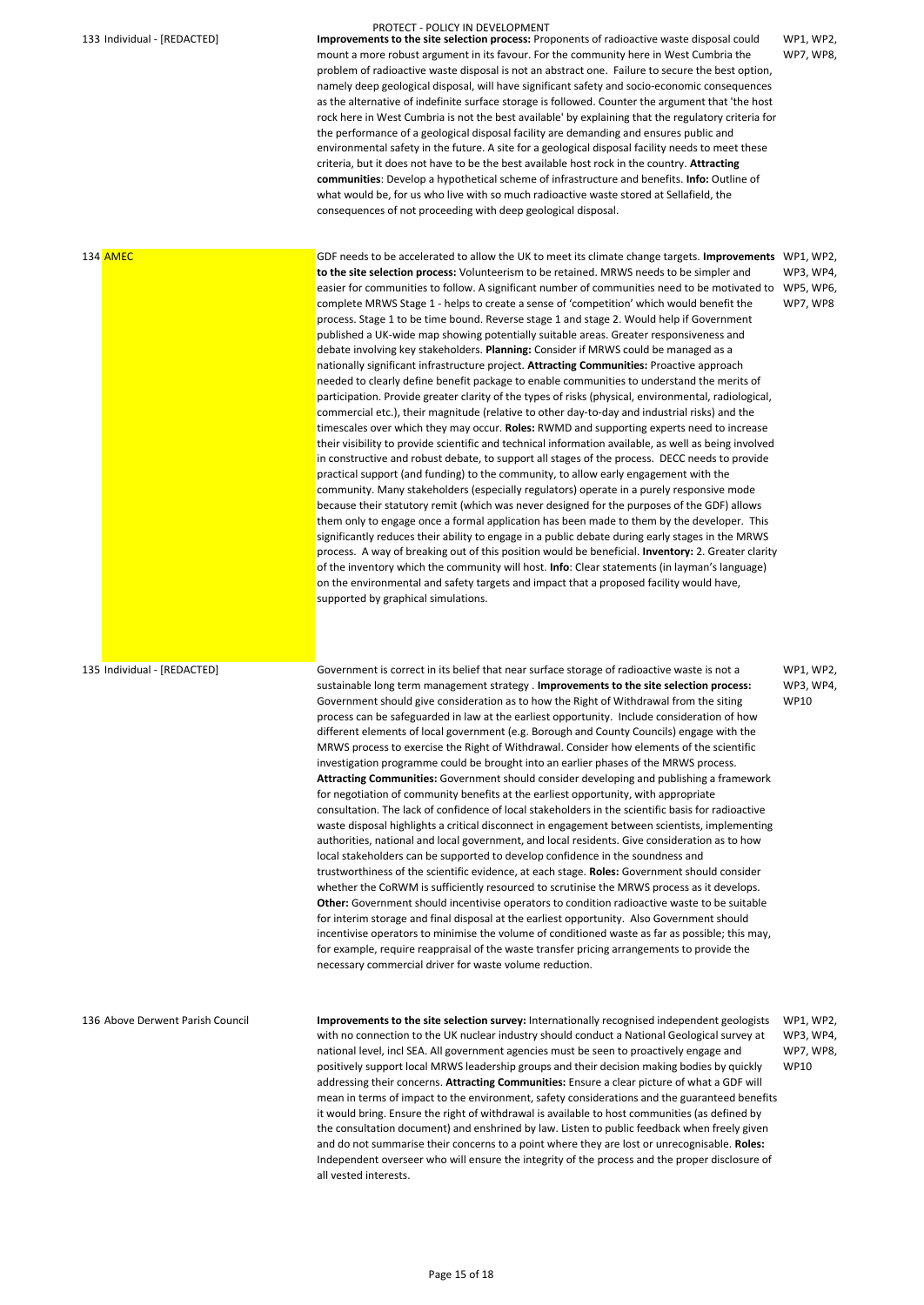| 137 Individual - [REDACTED], [REDACTED],<br>[REDACTED]I. | PROTECT - POLICY IN DEVELOPMENT<br>The MRWS process represents a credible approach to long term management of the UK<br>inventory of radioactive waste. Improvements to the Site Selection Process: Simplify the MRWS WP7, WP8,<br>process with less stages. The lack of an upfront detailed scientific case for the performance of<br>engineered barrier systems is a key failing of the MRWS process. In order for communities to<br>have confidence in the MRWS process, building the safety case cannot be left until late in the<br>process, and should become a key feature of the earlier stages. Develop a detailed<br>understanding of the behaviour and performance of engineered barriers. Present this to the<br>volunteer local authorities during an earlier stage of the MRWS process which will help to<br>convince communities of the safety of a potential repository. Attracting communities: It will be<br>necessary to comprehensively re-evaluate engagement with potential host communities. In the<br>early stages, greater engagement will be required with communities which hold potentially<br>suitable geologies, to encourage entry into the site selection process. The detail of the nature<br>and extent of community benefits should, therefore, be addressed earlier. Acknowledge and<br>protecting in law the right to withdraw.                                                                                                                                                                                                                                                                                                                                                                                                                                                                                                                                                                                                                                                                                                                                                                                                | WP2, WP4,<br><b>WP10</b>                           |
|----------------------------------------------------------|---------------------------------------------------------------------------------------------------------------------------------------------------------------------------------------------------------------------------------------------------------------------------------------------------------------------------------------------------------------------------------------------------------------------------------------------------------------------------------------------------------------------------------------------------------------------------------------------------------------------------------------------------------------------------------------------------------------------------------------------------------------------------------------------------------------------------------------------------------------------------------------------------------------------------------------------------------------------------------------------------------------------------------------------------------------------------------------------------------------------------------------------------------------------------------------------------------------------------------------------------------------------------------------------------------------------------------------------------------------------------------------------------------------------------------------------------------------------------------------------------------------------------------------------------------------------------------------------------------------------------------------------------------------------------------------------------------------------------------------------------------------------------------------------------------------------------------------------------------------------------------------------------------------------------------------------------------------------------------------------------------------------------------------------------------------------------------------------------------------------------------------------------------------------|----------------------------------------------------|
| 138 Bradwell for Renewable Energy                        | A poll in 2012 showed that 80% of the general public around Sellafield were either only slightly<br>aware or not aware at all of the issues surrounding a geological repository- shows consultation<br>failed. Improvements to the Site Selection Process: what constitutes a community? How far do<br>you reach into that community? What are the boundaries? Do local government<br>representatives have the ear of all levels and of all ages? Do these representatives vote in a<br>disinterested fashion, or do they toe the party line? Should representatives of local interests<br>and national NGOs have a vote? These questions have not been satisfactorily answered. Hope<br>that there will be more to this consultation than this on-line method. Attracting Communities:<br>Take the issues into schools, work places, into community groups. All sides of the arguments<br>should be aired. Respected constituencies not paid by the state should be funded to participate,<br>especially in giving counter views. Inventory: Conflating historic waste issues with the prospect<br>of new build wastes will put many parties off even considering volunteering.                                                                                                                                                                                                                                                                                                                                                                                                                                                                                                                                                                                                                                                                                                                                                                                                                                                                                                                                                                                    | WP1, WP3,<br>WP6, WP7, WP8                         |
| 139 Individual - [REDACTED]                              | Improvements to the site selection process: Geology first then willing community. The entire<br>community should have had their say and this should have carried weight. Other: Perceives the<br>RoW 'get out clause' was denied to them and doesnt believe the RoW would have been<br>honoured if it had progressed to Stage 4. So implied improvement would be to guarantee the<br>RoW in law.                                                                                                                                                                                                                                                                                                                                                                                                                                                                                                                                                                                                                                                                                                                                                                                                                                                                                                                                                                                                                                                                                                                                                                                                                                                                                                                                                                                                                                                                                                                                                                                                                                                                                                                                                                    | WP4, WP10                                          |
| 140 Individual -[REDACTED]                               | Endorses SPAND response. Endorses [REDACTED] response. Distrusts the last consultation<br>process and believes it failed as in a poll only 80% were aware of the issues. Believes BGS was<br>manipulated into the 'reappearance of Solway Plain' as an area for investigation. Queries if BGS<br>could therefore have any further 'credible' involvement in MRWS. Believes an Fol request was<br>overly redacted (no date given for the FoI request). Believes there is workplace intimidation<br>within nuclear industry against those not supporting a GDF. Improvements to the site selection<br>process: Any communications in schools and/or workplaces should be balanced representing all<br>views. Geology should be assessed before volunteerism. National Parks should be excluded.<br>Issue to be resolved is "what constitutes a community". Any new process must from the outset<br>have at has its core principle; transparency. Attracting communities: In order to gain the<br>interest/acceptance of communities where optimal geology exists the money [community<br>benefits package] will have to be on the table. Decisions concerning which projects should be<br>funded must come from within the local communities and would be best decided by Local<br>Authorities/Elected representatives. However, I would add to any benefits package the funding<br>of a community college with specific emphasis on energy, renewables and waste to degree<br>level. - This could be done in conjunction with an established university and Sellafield. Has<br>written detailed ideas on how community benefits could be distributed recommend full read of<br>bullets 8-11 and 17 -18 from the conclusion for WP2 leader. Other: The transportation of<br>nuclear materials is safe and well regulated so current location of wastes should not dictate GDF<br>location. Other: it must be the case that new build generators will have to pay for their waste<br>treatment and disposal. Other: the treatment and current storage of legacy waste needs much<br>more to be done concerning interim storage as identified by the recent NAO report. | WP1, WP2,<br>WP3, WP4,<br>WP7, WP8,<br><b>WP10</b> |

Individual - [REDACTED]

**Improvements to the site selection process:** Principle of volunteer process are correct but openness, trust and partnership need to be restored before further GDF negotiations can take place. Locations found to be environmentally or geologically unsuitable should be excluded before Government approaches any area to volunteer. Areas should not accept waste from other areas without prior consultation, agreement, planning consents and compensation. **Other:** Process in Cumbria failed due to loss of trust in Government and nuclear industry. Need to ensure we have sufficient safe and secure interim storage facilities to deal with existing waste. Areas subject to living with nuclear waste for the long term should be adequately compensated. WP3, WP4

Page 16 of 18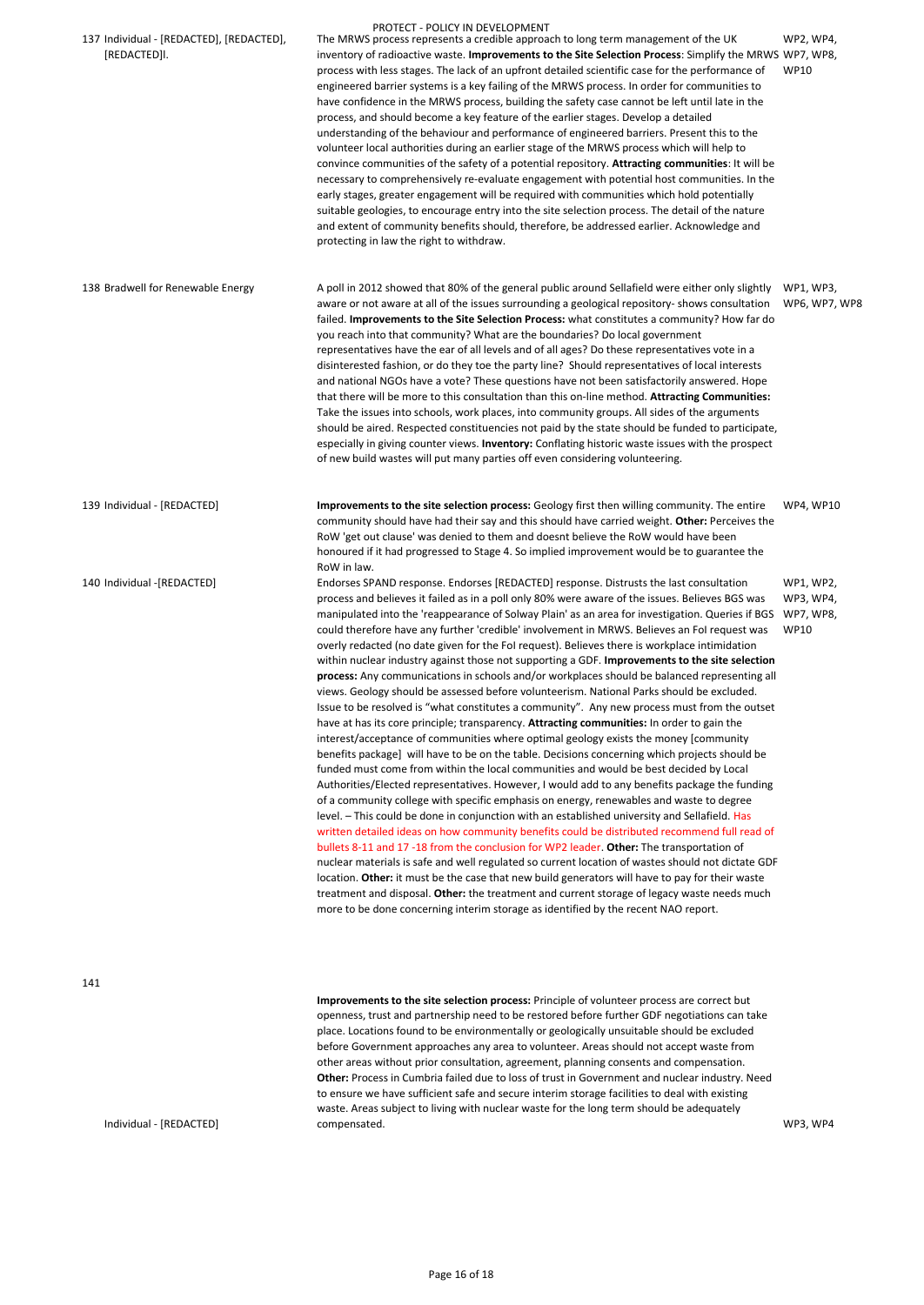### 142

**Improvements to the site selection process:** Supports policy to explore options for long term management of higher activity radioactive waste and agrees that GDF is the preferred approach. Suitable geology should be found first and then other criteria taken into account (e.g. National Park status). National Parks should be excluded from the siting process. If suitable geology is found then voluntarism can be applied in those areas. Community benefits and impacts need to have clear parameters from the outset. Benefits and disbenefits of a GDF in a host community need to be better understood. Views of community located closest to a chosen site need to be fairly represented at a local level. There needs to be clarity on who leads the MRWS process (and is accountable).

Individual - [REDACTED] 143

WP2, WP3, WP4, WP7 WP4, WP7, WP8

Individual - [REDACTED] 144

Was a member of the public involved in a consultation held at Copeland Borough Council and feels his comments were ignored and thus distrusts the consultation process. Believes the questions asked in the Mori poll were flawed as they were not drafted properly. The site chosen must be the best possible site we can find nationally. **Other:** urgent work is needed above ground at Sellafield to safely process and store the legacy waste.

Galson Sciences Ltd

**Improvements to the site selection process:** The question of identifying suitable geology should be addressed earlier in the process (cites overseas experience). If this is done, the screening criteria would have to be explained in a clearer way and relevant stakeholders would have to be included in their application. Screening criteria should not be solely geology based and should include socio-economic factors. Criteria should be based on internationally agreed criteria (cites IAEA). Involve all interested scientific organisations and representatives of local authorities, NGOs and nature conservation bodies in a series of regional fora across England, Wales and Northern Ireland and present details of what a GDF would look like / what the surface requirements would be in terms of land area. Report the outcome of these deliberations in a subsequent series of public meetings to explain them in clear terms. Identify potentially suitable areas and invite communities to come forward, approaching nuclear communities with potentially suitable geology. Recommend that a National Policy Statement developed for GDF and associated investigations. Support staged decision making process. Pass legislation to guarantee community benefits, including engagement costs and provide more clarity. Provide more clarity on Right of Withdrawal & enshrine in law if necessary. Allow for local referenda at specified points. Employ independent body comprised of respected independent individuals to act as mediator and information provider. Need to be more specific in our proposals. RWMD should be 'concept champions' and take a more proactive role. A number of stakeholder engagement suggestions are made that are worth looking at. Regulators should be more involved and act as an 'honest broker'. Challenge NGOs who oppose GDF to propose alternative WP3, WP4, strategies. **Other:** Carry out research programme examining specific UK geological environments. WP1, WP2, WP5, WP7, WP10

145

Individual - [REDACTED]

**Improvements to the site selection process:** Start with identifying suitable geological sites in the UK and not by asking for volunteer areas. National Parks, Areas of Outstanding Natural Beauty, wildlife diversity and unique landscape should be excluded. There should be rigorous, predefined and agreed criteria for noting 'community approval'. A local government 'unelected inner cabinet of a very few people' should not be able to decide the way forward without true community approval. A survey of community support should only be undertaken after the population are fully informed about the pros and cons in a language that is understandable. Survey should take place later in the process after public debates and media discussion. Benefits should be clearly spelt out. Right of Withdrawal should be enshrined in law. Before final approval the whole community should have a robust and clearly structured independent referendum vote. WP1, WP2, WP3, WP4, WP7, WP10

146

Eden Nuclear and Environment Ltd

Strongly in the national interest for a geological repository for radioactive waste to be developed from both the point of view of environmental protection and controlling the cost of the management of the UK's nuclear liabilities. **Improvements to the site selection process:**  Government's Geological Disposal policy needs more effective advocacy. Areas of the country could be selected for investigation prior to any region coming forward, taking account of a full range of issues (technical and social). The local community and local politicians could then be approached. Suggest identifying a single organisation whose agreement is sought (rather than 2 tiers as in Cumbria). Government and the NDA should take a more proactive lead in identifying the most suitable areas and engaging with community representatives. It may be appropriate to consider disposal solutions that may apply only to certain components of the inventory. **Attracting Communities**: specify and guarantee a benefits package for the local community. Ensure that appropriate independent advice is available to any community that might volunteer. WP1, WP2, WP3, WP4, WP6, WP7